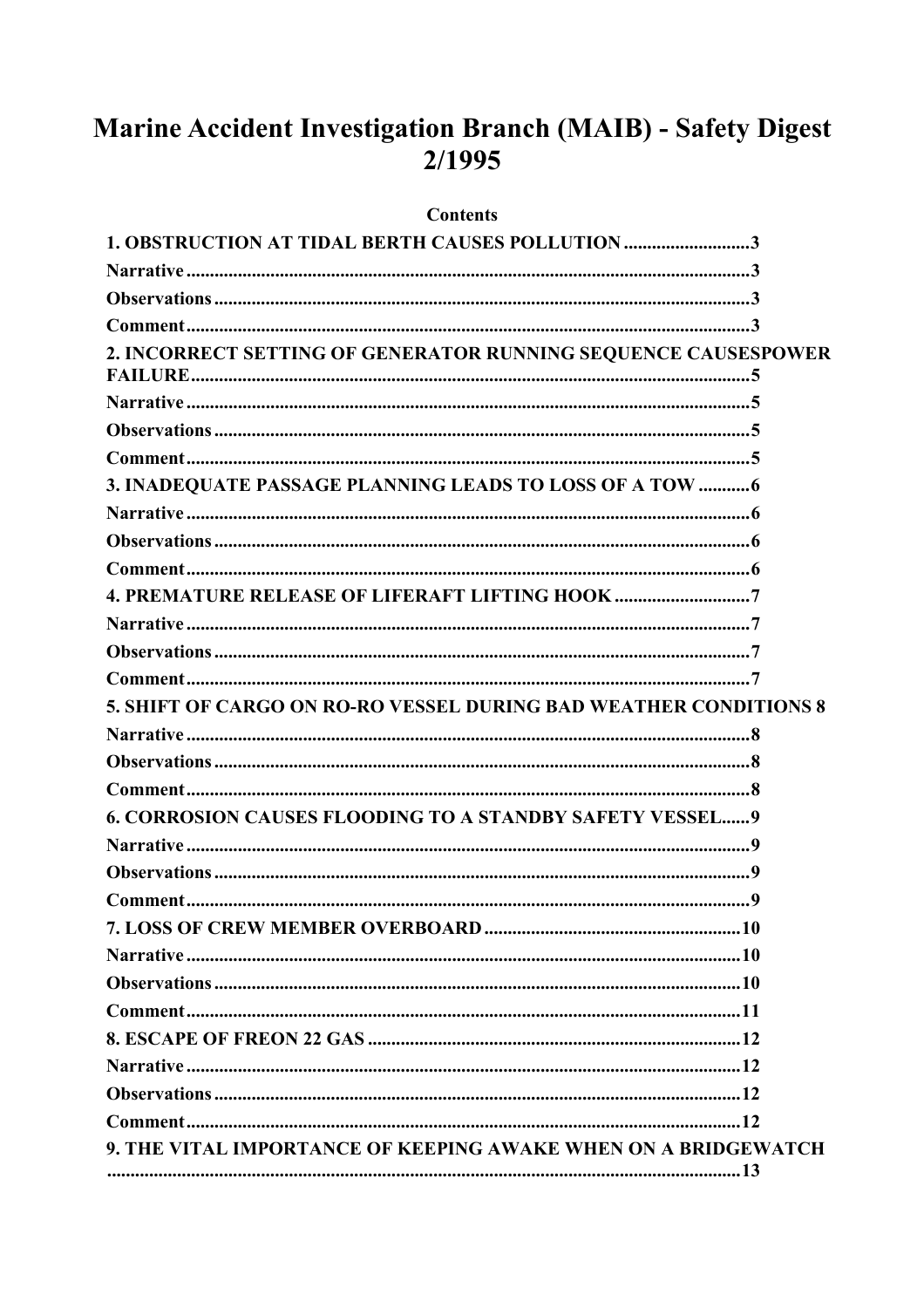| 10. LOSS OF A 54 YEAR OLD WOODEN FISHING VESSEL 14                    |    |
|-----------------------------------------------------------------------|----|
|                                                                       |    |
|                                                                       |    |
|                                                                       |    |
|                                                                       |    |
|                                                                       |    |
|                                                                       |    |
|                                                                       |    |
| 12. HEAVY WEATHER FLOODING AND DAMAGE TO FISHING VESSEL.17            |    |
|                                                                       |    |
|                                                                       |    |
|                                                                       |    |
| 13. RAPID CAPSIZE AND SINKING OF A FISHING VESSEL WITH LOSSOF LIFE 18 |    |
|                                                                       |    |
|                                                                       |    |
|                                                                       |    |
|                                                                       |    |
|                                                                       |    |
|                                                                       |    |
|                                                                       |    |
| 15. FLOODING AND FOUNDERING OF WOODEN FISHING VESSELS -               |    |
|                                                                       |    |
| <b>16. HYDRAULIC OIL LEAK CAUSES EXPLOSION ON FISHING VESSEL23</b>    |    |
|                                                                       |    |
|                                                                       |    |
|                                                                       |    |
| 17. THE LOSS OF A FISHING VESSEL AND THE STOWAGE OF LIFERAFTS         | 25 |
|                                                                       |    |
|                                                                       |    |
|                                                                       |    |
| <b>18. ANOTHER WOODEN FISHING VESSEL LOST THROUGH FLOODING28</b>      |    |
|                                                                       |    |
|                                                                       |    |
|                                                                       |    |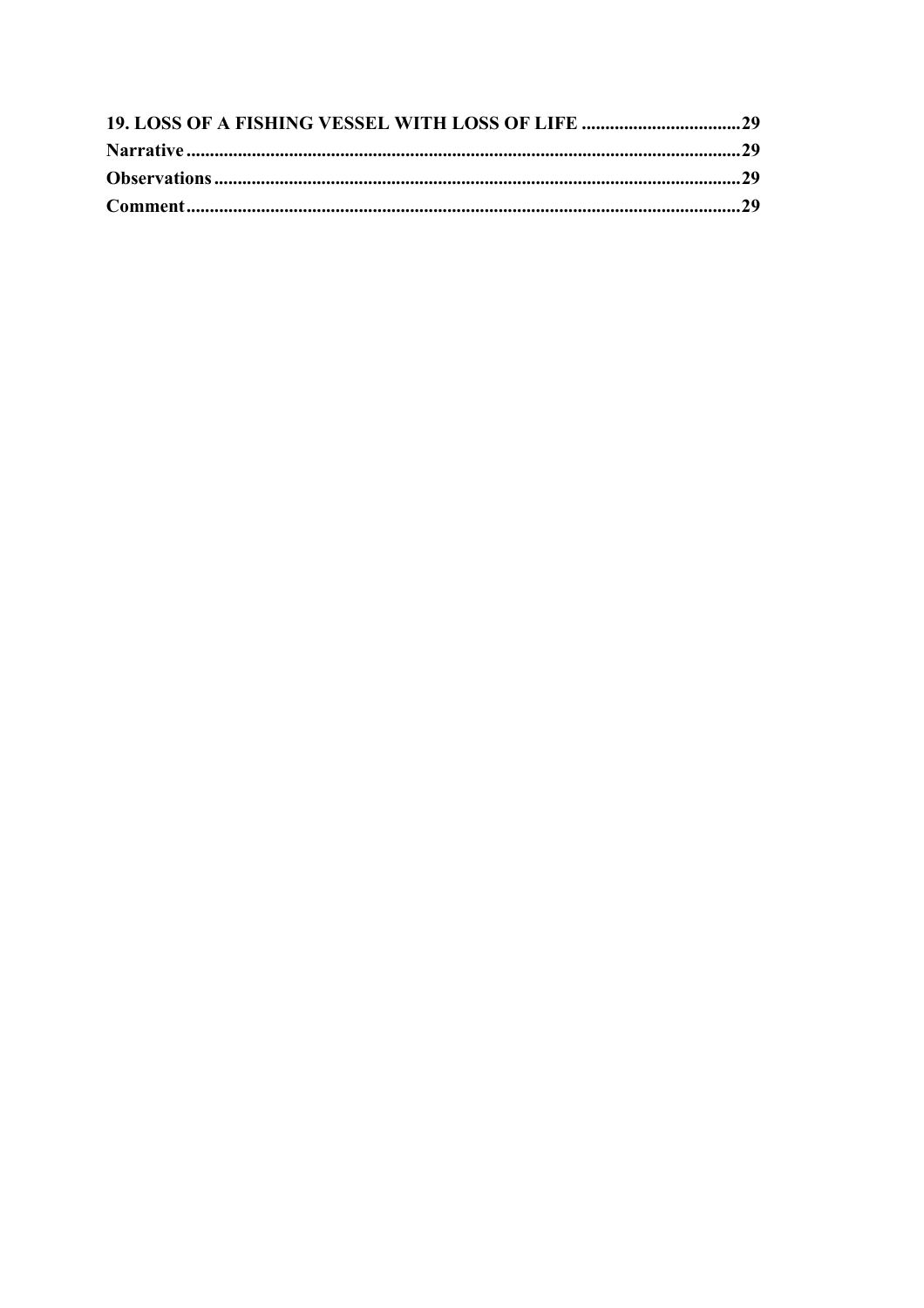# <span id="page-3-0"></span>**1. OBSTRUCTION AT TIDAL BERTH CAUSES POLLUTION**

# **Narrative**

A 60 metre coastal tanker arrived at a tidal berth to load 1176tonnes of light crude oil. Loading was completed in the afternoonand it was then necessary to wait for the next tide and sufficientwater for the tanker to sail. Low water occurred in the earlyevening, during which time the vessel took the ground.

Shortly before midnight, about an hour before high water, thecrew turned out to prepare for sailing. It was then noticed therewas crude oil on the water surface around the vessel. A reportwas made to the harbour authority and the Department of TransportMarine Pollution Control Unit was notified. While the source ofthe leak was being investigated, the crew deployed the buoyantmooring ropes as an emergency containment measure. Oil booms wereplaced downstream of the berth to prevent pollution of other partsof the harbour. At about 0100 hours it was established that theoil had leaked from No 4 starboard cargo tank. The shore hosewas connected and discharge of No 4 tank was commenced. This wascompleted at about 0400 hours.

The tank was opened up and water was seen to be leaking in toit, evidently through a hole in the bottom. The remainder of thecargo was transferred ashore, this being completed by about 1000hours. After gas freeing No 4 starboard tank, an internal inspectionof it revealed a rounded and cracked indentation in the bottomplating. The ship was moved to a nearby slip for repairs.

# **Observations**

- 1. Fortunately the pollution was not serious. It was calculatedthat less than two tonnes of the cargo was lost and it was allsuccessfully contained in the vicinity of the berth. Much of itwas recovered by skimming equipment.
- 2. A search was made off the berth during the following low water.A large lump of concrete about one metre square with a lengthof steel rail protruding from it was found. This was without doubtthe cause of the holing and consequent pollution.
- 3. The berth had been in use for the loading of crude oil cargoesfor only six months prior to the incident, although 37 loadingshad taken place during that time. Prior to the first loading theberth had been cleared of debris and cleaned up.
- 4. Following the incident the entire berth and swing basin wasdredged, but no further debris was found. The berth operator alsoset up a procedure of routine visual inspections of the berthat low water spring tides and amended the loading procedures toensure that, whenever it is practical to do so, vessels take thebottom in the light condition only.

- 1. There are many tidal berths in United Kingdom ports and itis common for coastal vessels of all types to take the groundat low water. However, extremely careful consideration needs tobe given before allowing a loaded vessel to take the ground. Excessivestresses will be exerted on the hull if the ground is irregularor fouled and a dangerous loss of stability can occur in certaincircumstances.
- 2. All operators of tidal berths should have a system for checkingthat as far as possible the berth is clear of debris, and followthat system regularly.
- 3. So far as coastal tankers are concerned, in particular thosecarrying dangerous and polluting cargoes, the cargo operationsshould be carefully planned so that the vessel lies on the bottomfor the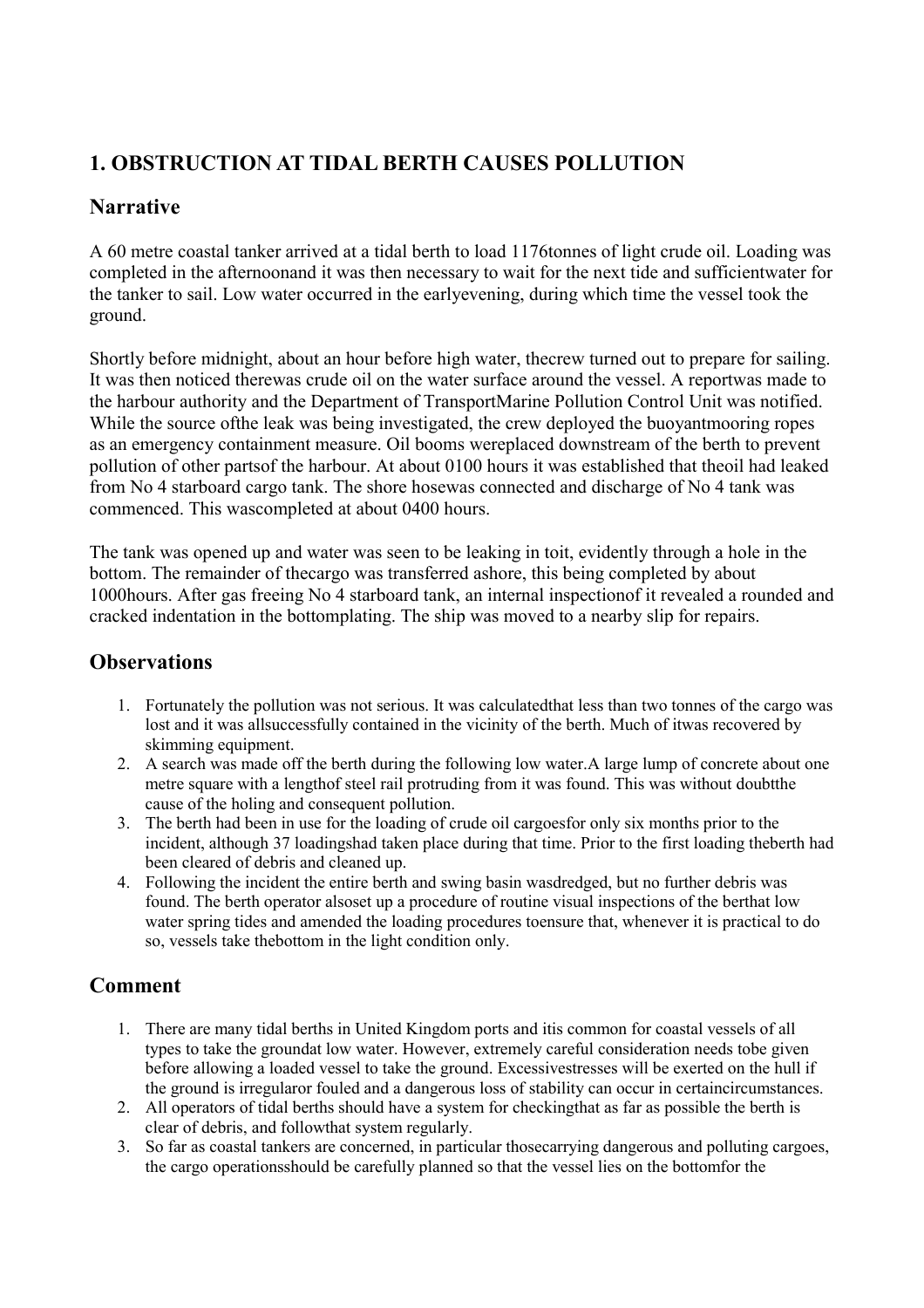minimum amount of time. Should it be necessary to commenceloading before the vessel grounds, the amount of cargo so loadedshould be the minimum quantity as dictated by operational needs.It should be loaded into all the cargo tanks in order to minimiselocal stresses when the vessel takes the bottom.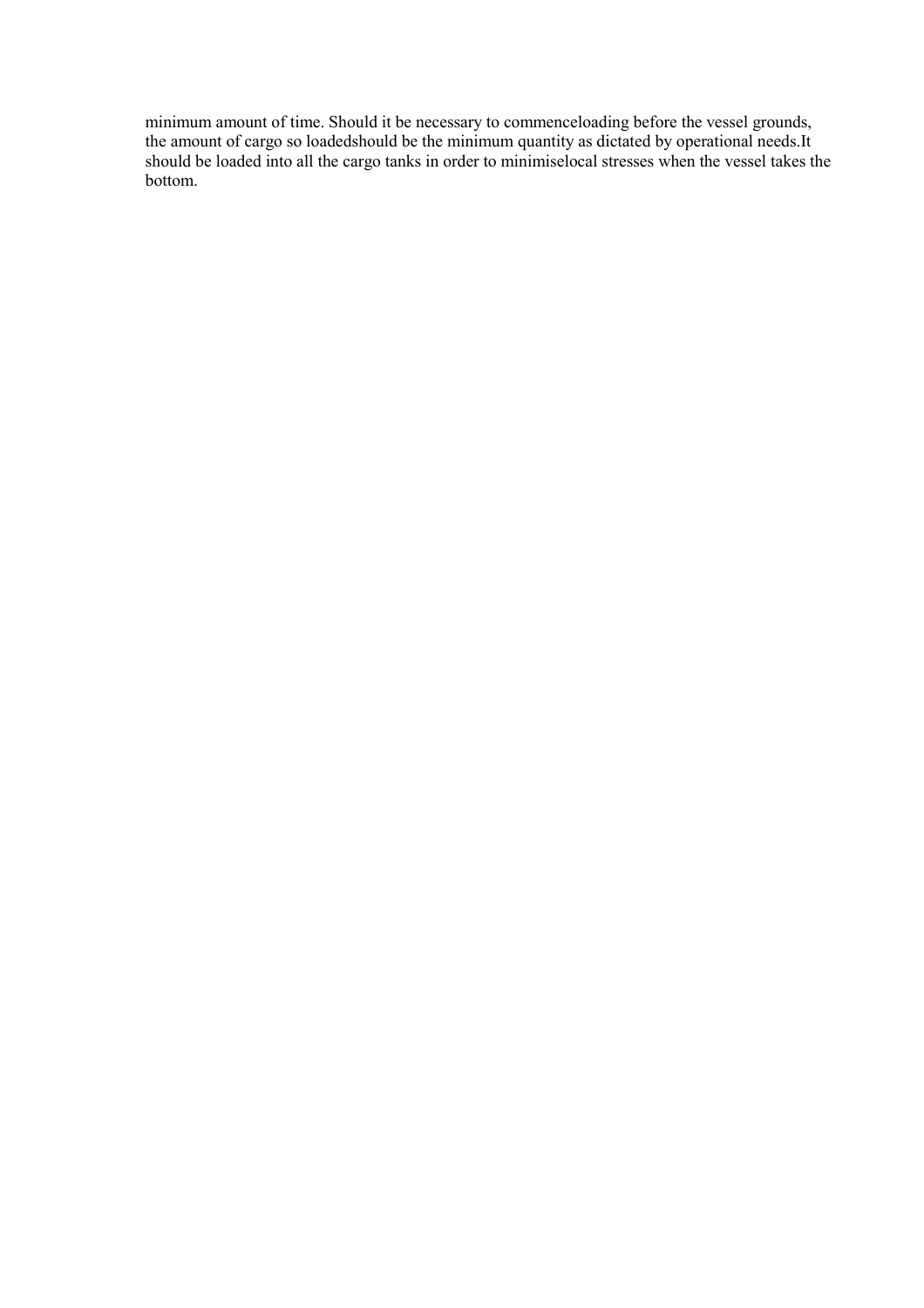# <span id="page-5-0"></span>**2. INCORRECT SETTING OF GENERATOR RUNNING SEQUENCE CAUSESPOWER FAILURE**

### **Narrative**

The engineers of a large Ro-Ro vessel had been performing routinemaintenance on No 3 of the vessel's three main generators. Nos1 and 2 generators were running. On completion of the work No3 generator was started and put on the board; No 2 was then takenoff load and shut down. Several minutes later No 3 generator startedto shed its load and shut down, so placing an excessive load onNo 1 generator which then tripped on overload.

The vessel remained without main electrical power for about onehour. This time was spent investigating possible causes of fuelstarvation, however none was found. Power was restored after aboutan hour and the vessel safely reached port a few hours later.

The emergency generator functioned properly.

#### **Observations**

- 1. The main generators were arranged to start automatically andsequentially as load demands changed, a multi position switchfor each generator being used to select whether it should be thefirst, second or third machine in the sequence.
- 2. In shutting down No 2 generator the engineer inadvertentlyturned the selector switches for both Nos 2 and 3 generators sothat they were both the third machine in the sequence.
- 3. Although No 2 generator was stopped, and therefore could properlybe the third machine, No 3 was running with only one other generatorrunning. The control logic of the sequential loading system recognisedthat No 3 generator was one of two on load and yet had been instructed,via the selector, to be the third on load. The control systemthus commenced to shut down No 3 generator, so leading to an overloadof No 1 and complete black out.

- 1. This incident demonstrates the great care that needs to betaken when selecting the automatic start and stop sequences ofvital machinery such as main generators.
- 2. Clear and unambiguous instructions, placed adjacent to selectorswitches, are always of assistance with these operations. Withsome installations these can be in the form of a 'matrix' showingswitch positions for desired sequences.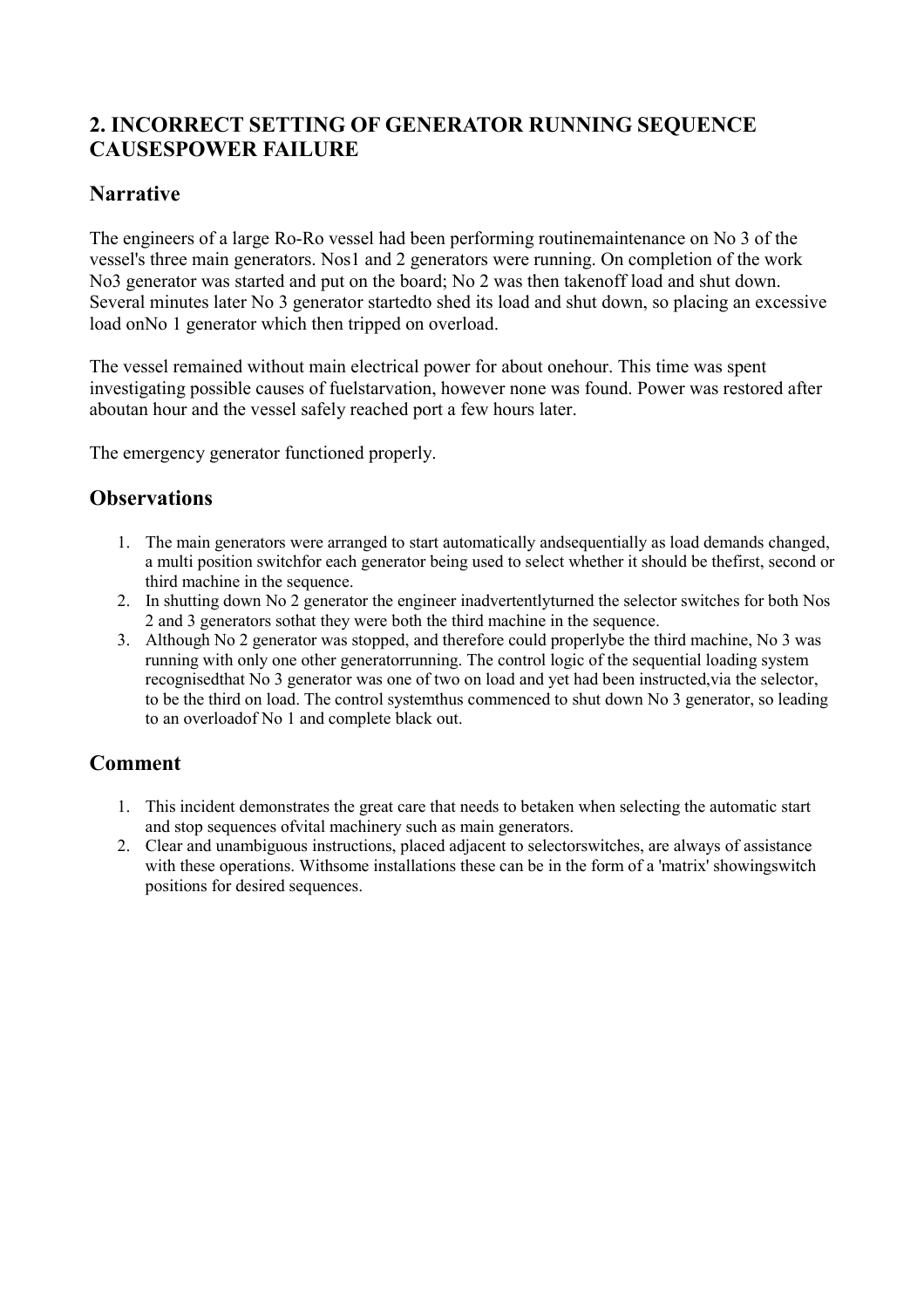# <span id="page-6-0"></span>**3. INADEQUATE PASSAGE PLANNING LEADS TO LOSS OF A TOW**

## **Narrative**

A pontoon of 15 metres length had been employed for several decadesas an unpowered vehicle ferry on a narrow river crossing. Thehull was subdivided and of riveted steel construction but witha wooden main deck. For vehicle access purposes there was a largehinged ramp at each end of this deck.

In order to employ the vessel at another location, preparationswere made to tow it to another port several miles along the coast.Suitable arrangements were made to satisfy mandatory requirementsfor this operation, including the issue of a Load Line ExemptionCertificate which specified limiting weather conditions, and atug was hired to perform the tow. The pontoon was to be unmannedduring the tow. Two hours after the tow commenced it was observedthat one of the pontoon's ramps had partially broken from itssecuring arrangements. The weather at this time was good and thetow was returned to its port of departure in order to undergoa temporary repair.

Once these repairs had been completed towing started again andproceeded without incident for several hours. However, shortlyafter clearing a headland, which had been offering shelter, thepontoon started to pitch and roll significantly. The deteriorationin conditions, probably coupled with rather too high a towingspeed due to the tug Skipper's wish to compensate for the timelost earlier in the operations, caused seas to break over thepontoon's main deck.

After several hours of these conditions the pontoon capsized andeventually sank.

### **Observations**

The lack of any previous seagoing service on the part of thispontoon made the assessment of its ability to withstand sea-inducedmotions rather difficult. Even the moderate motions produced duringthe first tow, when weather conditions were good, were sufficientto generate dynamic loads on one of the ramps which caused itto break free from its securing arrangements.

- 1. This incident reinforces the importance of careful preparationfor a tow, and the responsibility of the person in charge to assessall dangers. Satisfying the minimum conditions set out in a LoadLine Exemption Certificate may not guarantee a successful conclusionto an operation; prudent seamanship remains a fundamental requirement.
- 2. Advice on planning, preparing and performing a tow, togetherwith emergency advice, is contained in Merchant Shipping NoticeNo M.1406 "Safety of Towed Ships and Other Floating Objects".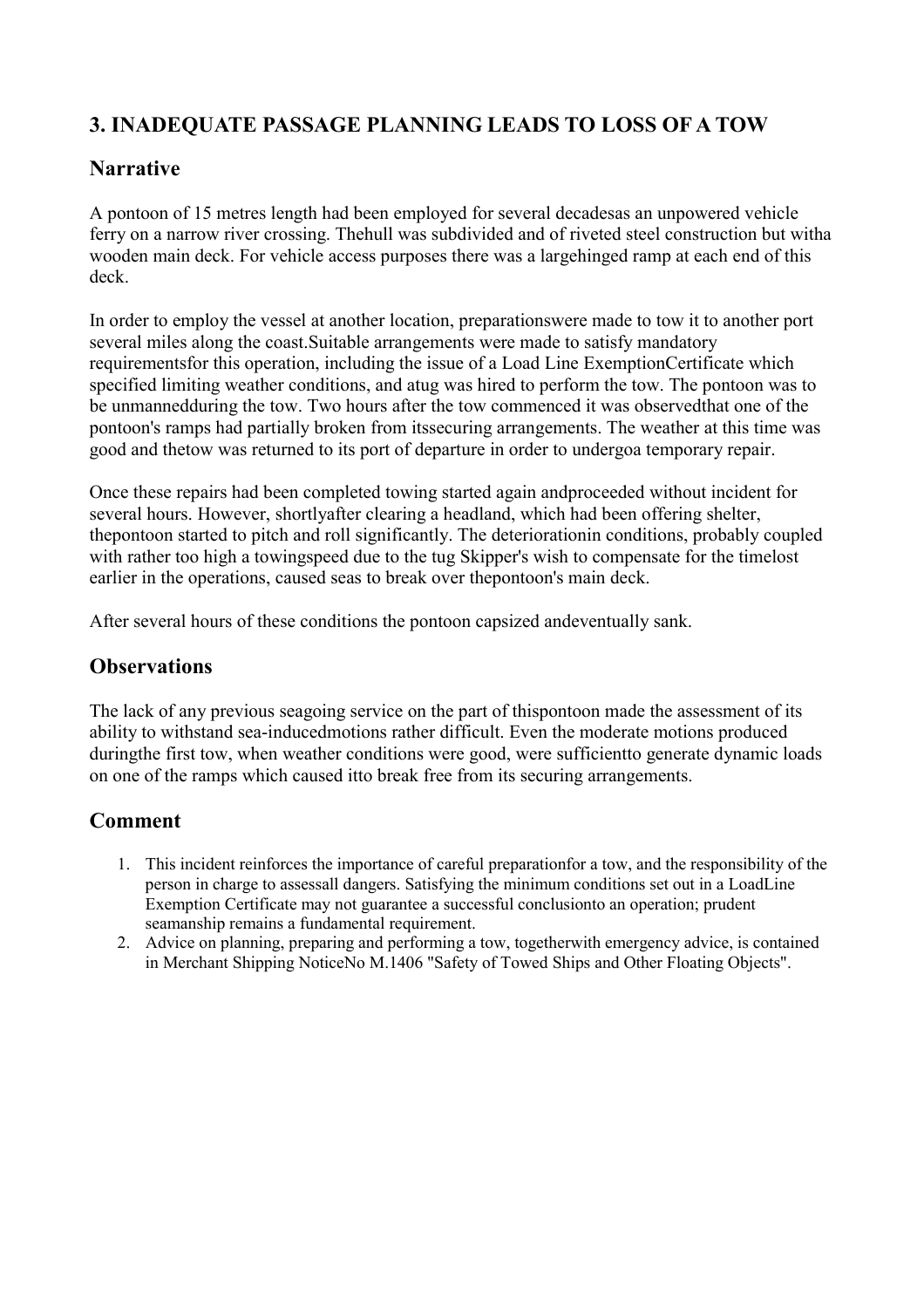# <span id="page-7-0"></span>**4. PREMATURE RELEASE OF LIFERAFT LIFTING HOOK**

### **Narrative**

An exercise involving the preparation of a davit-launched liferaftwas conducted on board a passenger/Ro-Ro cargo ferry while thevessel was berthed alongside in port. On completion of the preparationprocedure, the Bosun entered the liferaft which was suspendedover the side, in order to insert three deflation plugs in readinessto lift the liferaft back on board. Still in the liferaft, hewas instructed by the Second Officer, who was in charge of theexercise, to indicate the hook cocking wire.

The prevailing force 5 wind conditions caused the liferaft tomove and to unbalance the Bosun, who then grabbed the liferaftsuspension ropes with both hands for support. In doing so he inadvertentlypulled both the hook cocking wire and the remote brake releasewire which caused the hook actuating mechanism to operate andthe winch brake to lock in the OPEN position.

The winch lowered the liferaft until the load was taken fullyon the bowsing lines and caused the hook to automatically release.Fortunately, the Bosun was able to scramble back on board thevessel without injury.

#### **Observations**

- 1. The liferaft davit lowering mechanism was so arranged thatit could be actuated by one person on the ship's deck or, alternatively,by one person from within the liferaft.
- 2. Actuation of the lowering mechanism from within the liferaftwas achieved by means of a remote brake release wire which, whenpulled, effectively locked the winch brake in the OPEN position.It was intended that the remote release wire should only be usedwhen launching the last of a number of assigned liferafts.
- 3. The liferaft hook could be released either manually or automatically.Operation of the actuating mechanism, which allowed the liferaftto be released automatically when the hook was relieved of itsload, was achieved by means of pulling a hook cocking wire fromwithin the liferaft.
- 4. Although the position of the hook cocking wire rendered itunlikely to be pulled inadvertently by personnel boarding theliferaft, the remote brake release wire was positioned in closeproximity to the liferaft entrance.

- 1. The incident was caused by the inadvertent operation of boththe hook actuating mechanism and the winch brake locking arrangementwhen the Bosun attempted to support himself using the liferaftsuspension ropes.
- 2. A major contributory factor was that the Bosun became unbalancedat a time when he was reaching upwards in order to indicate thehook cocking wire.
- 3. The close proximity of the remote brake release wire to theliferaft entrance rendered the winch brake liable to inadvertentrelease by personnel boarding the liferaft or by the remote releasewire becoming fouled by the liferaft suspension ropes during theinflation process.
- 4. The management company concerned has since taken action toprevent a recurrence by installing a short length of line forthe purpose of keeping the remote brake release wire clear ofthe liferaft entrance until required.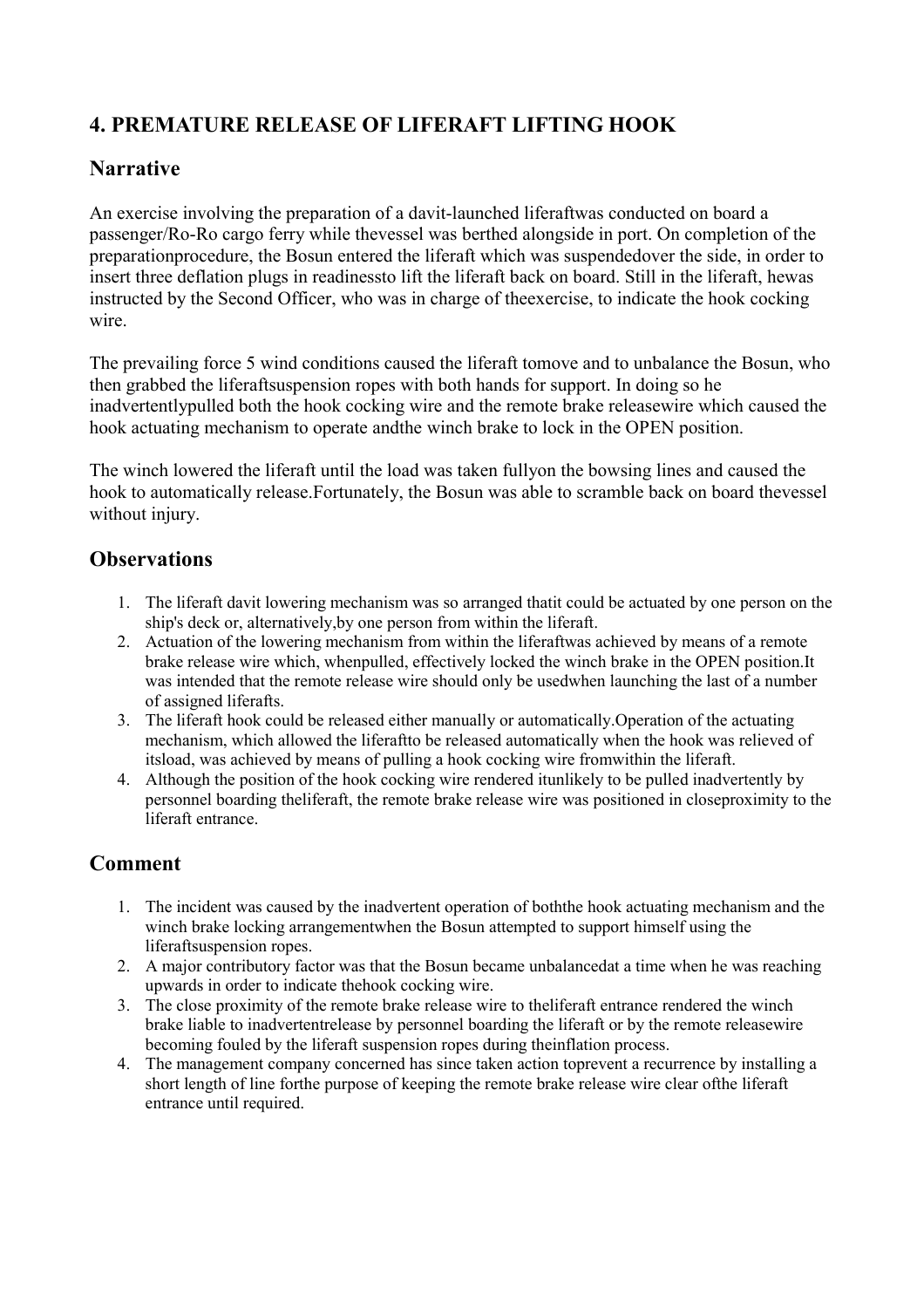# <span id="page-8-0"></span>**5. SHIFT OF CARGO ON RO-RO VESSEL DURING BAD WEATHER CONDITIONS**

### **Narrative**

A Ro-Ro cargo vessel had loaded a total of 37 trailers and onearticulated vehicle. A weather forecast predicted winds of force6 - 7, occasionally 8. In anticipation of a rough passage, unitswere selected as being suitable for the voyage and none containedhazardous goods. Each unit stowed on the lower vehicle deck wassecured using 8 chains; those on the upper deck had 10 chains.

The vessel left port at 0815 hours and by 1300 hours the windhad increased to force 9 giving very rough seas and heavy swell.Course was adjusted to keep rolling to a minimum and cargo lashingswere inspected regularly. At 1550 hours course was altered forthe final leg of the voyage. During this turn the vessel experienceda series of exceptionally violent rolls. As a result two trailersfell onto their sides when the lashings failed and cargo shiftsoccurred in four other trailers. The affected units were stowedon both the upper and lower decks.

The vessel suffered no significant heel and safely made port at1830 hours.

### **Observations**

- 1. The lashings employed for securing these cargo units wereequal to, or in excess of, the recommendations contained in the"Code of Practice for Roll-on/Roll-off Ships - Stowage andSecuring of Vehicles".
- 2. The majority of the affected units suffered from shift oftheir cargo. This is indicative of inadequate arrangements forsecuring cargo to the trailer.

- 1. This incident again highlights the difficulty of performingan accurate assessment of the efficacy of securing arrangementsof cargoes in trailers.
- 2. It should be recognised that problems only occurred when weatherconditions were significantly worse than predicted and whilstthe vessel was altering course.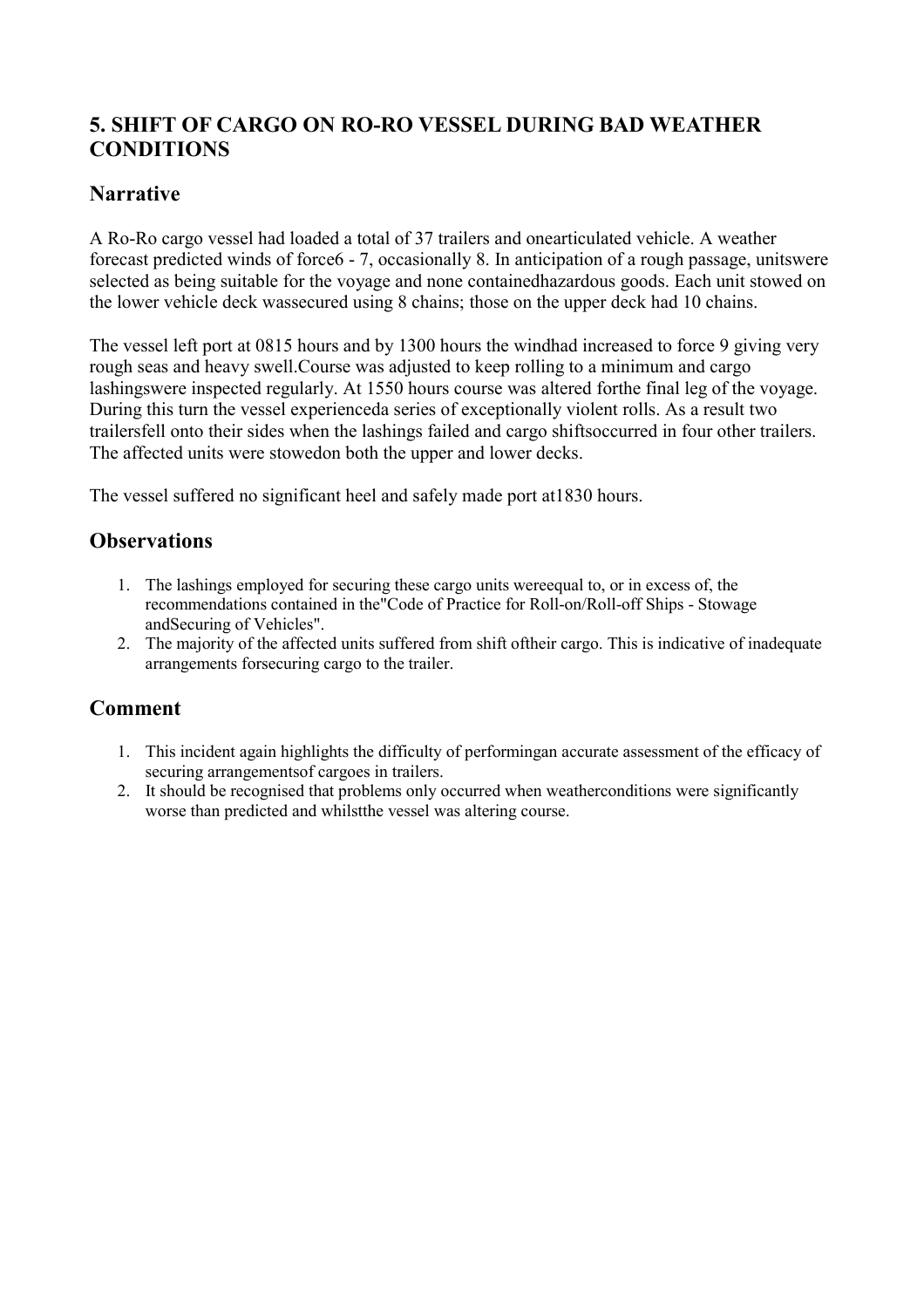# <span id="page-9-0"></span>**6. CORROSION CAUSES FLOODING TO A STANDBY SAFETY VESSEL**

#### **Narrative**

A standby safety vessel with a crew of 12, was on duty in theNorth Sea. The wind condition was force 7 and the sea swell 6/7metres. Whilst on his rounds the Chief Engineer noticed that therewas more water than normal in the bilge system. The cause wastraced back to a leak from the starboard machinery cooling seachest into internal tanks. It was decided to leave attemptingany repair until the morning when the weather was due to moderate.At 0730 hours and before repair had commenced, there was a rapidincrease in the flow rate. One ship's party tried to stem theflow while the other put the salvage pump into action: this wasin addition to the ship's bilge pumping system. This action wassuccessful.

At 1300 hours the vessel received permission to break off herduties and proceeded to Lerwick. During this 15 hour voyage shereported her progress to HM Coastguard every two hours and shemade port safely.

#### **Observations**

- 1. The vessel was 14 years old and of steel construction.
- 2. She had been dry docked for survey ten months before the accident,when no significant defects to the steel hull had been found.
- 3. The port and starboard keel coolers were removed and it wasfound that about 50% of the nylon insulators were missing fromthe studs securing the bronze tube plate to the steel mountingplate on both coolers.
- 4. The absence of these insulators had allowed very high galvanicaction to take place causing extremely heavy corrosion of thesea chest.
- 5. The plating within the cooler recess area on the sister vesselis to be inspected.

- 1. This incident illustrates the benefits of officers' rounds,and having a portable/salvage pump on board and in working order.
- 2. The Merchant Shipping Notice No M.1361 on "The Dangersof Flooding" provides useful advice.
- 3. All inlets and recesses should be thoroughly examined duringthe five years periodical hull survey. The cooler should be removedand plating within the recess examined and if in doubt an ultrasonictest on the plating should be carried out. It goes without sayingthat on replacing the cooler all the insulators should be correctlyrefitted.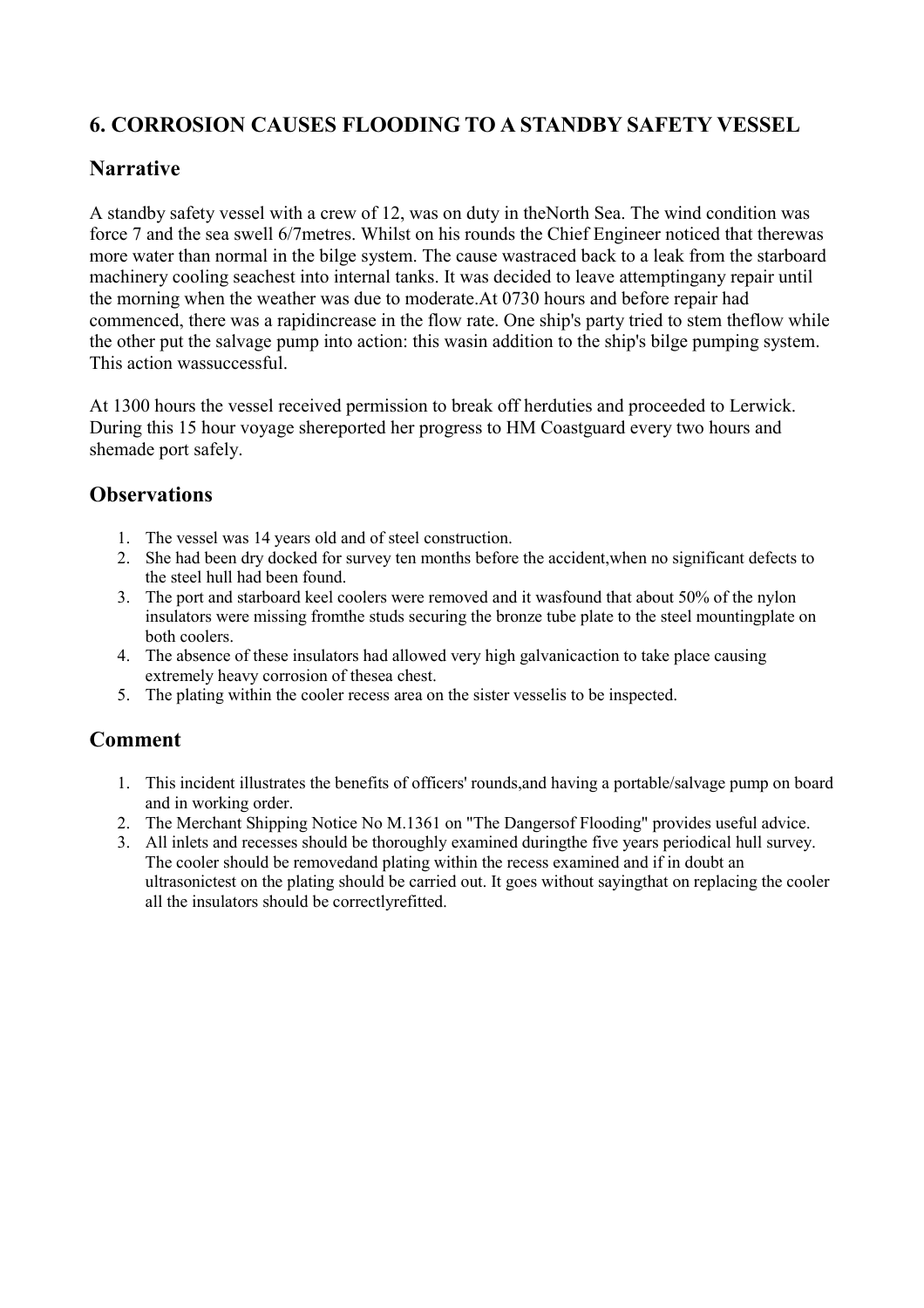# <span id="page-10-0"></span>**7. LOSS OF CREW MEMBER OVERBOARD**

### **Narrative**

A dredger, with a full cargo of sand, having weighed anchor atabout 0945 hours was on passage up river making for her dischargingberth. The weather was overcast, force 5, fresh breeze with amoderate swell. At approximately 0920 hours, the Fourth Engineerand the Assistant Engineer discussed details of repair work tobe carried out on the aftermost hopper spillway on the starboardside of the vessel. Subsequently, the Assistant Engineer wentaft to the steering gear compartment to collect some steel barand to assemble the tools necessary to complete the work. Amongstthe tools was an electric welding set. The Fourth Engineer passedthe Assistant Engineer on the catwalk at about 0940 hours wherehe was fitting the lead for the electric welding set into thesupply socket.

At about 1215 hours it became apparent that the Assistant Engineerwas missing. The vessel was immediately searched and all workingspaces and accommodation areas were inspected. The welding equipmentand a steel bar were found on the starboard deck aft of the spillwaybut there was no trace of the Assistant Engineer. The vessel wasby this time in the process of manoeuvring alongside the berthand once secure the Master immediately informed the Thames NavigationService and the Coastguard. A thorough search of the river wascarried out starting at 1254 hours and continuing until 1508 hours,but no sign of the missing man was found.

### **Observations**

- 1. The area in which the repair work was to be carried out wason the main deck just forward of the accommodation on the starboardside. To reach this point it was necessary to climb down ontothe well deck, move forward to No 3 dredge pipe davit, pass outboardof this and then forward again underneath the dredge pipe to thework area. Lifelines were normally fitted between the aft sideof the dredge pipe davit and the accommodation, and between theforward side of the davit and the aft side of the next davit forward.The dredge pipe davits were about 460 mm wide and to go forwardit was necessary to go outboard of the lifelines using grab points.
- 2. The equipment to be used during the repair was found on theaft side of No 3 dredge pipe davit. No scuff marks were foundon either the deck or hull in the vicinity of the davit althougha light covering of sand debris was present. At the time of theincident, lifelines in three sections should have been fittedbetween the aft and middle davits, some 1500 mm inboard. On inspection,the centre section was missing with the other two very slack.Additionally, access to the repair point required the engineerto either crawl under or climb over the fixed dredge pipe.
- 3. When in the loaded condition, the vessel's freeboard in wayof the davits was very small with the result that in any kindof seaway, waves were likely to come inboard. Two safety harnesseswere carried on board the vessel but neither were in use on theday of the incident.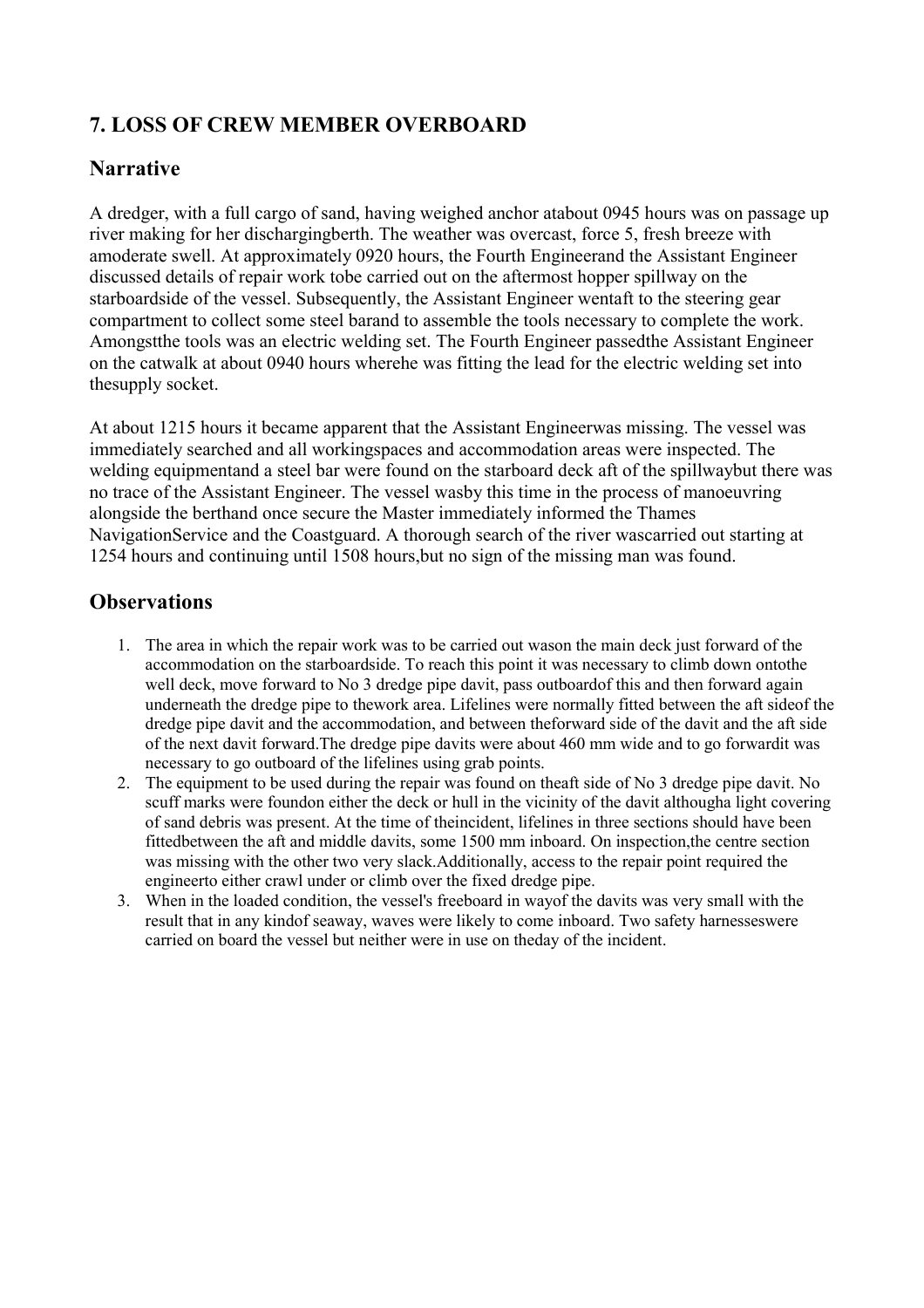<span id="page-11-0"></span>

- 1. Taking into account the evidence found, there seems no doubtthat the Assistant Engineer was lost overboard whilst negotiatinghis way forward to his place of work. Access was difficult withlimited space. Lifelines were in place although slack and theadvice contained within the "Code of Safe Working Practicesfor Merchant Seamen" Chapter 15 regarding safety when workingoutboard was not heeded.
- 2. Subsequent to this incident, the company has issued instructionsthat when emergency work is required on the open deck whilst atsea, two men will work together and both will wear lifejacketsand safety harnesses.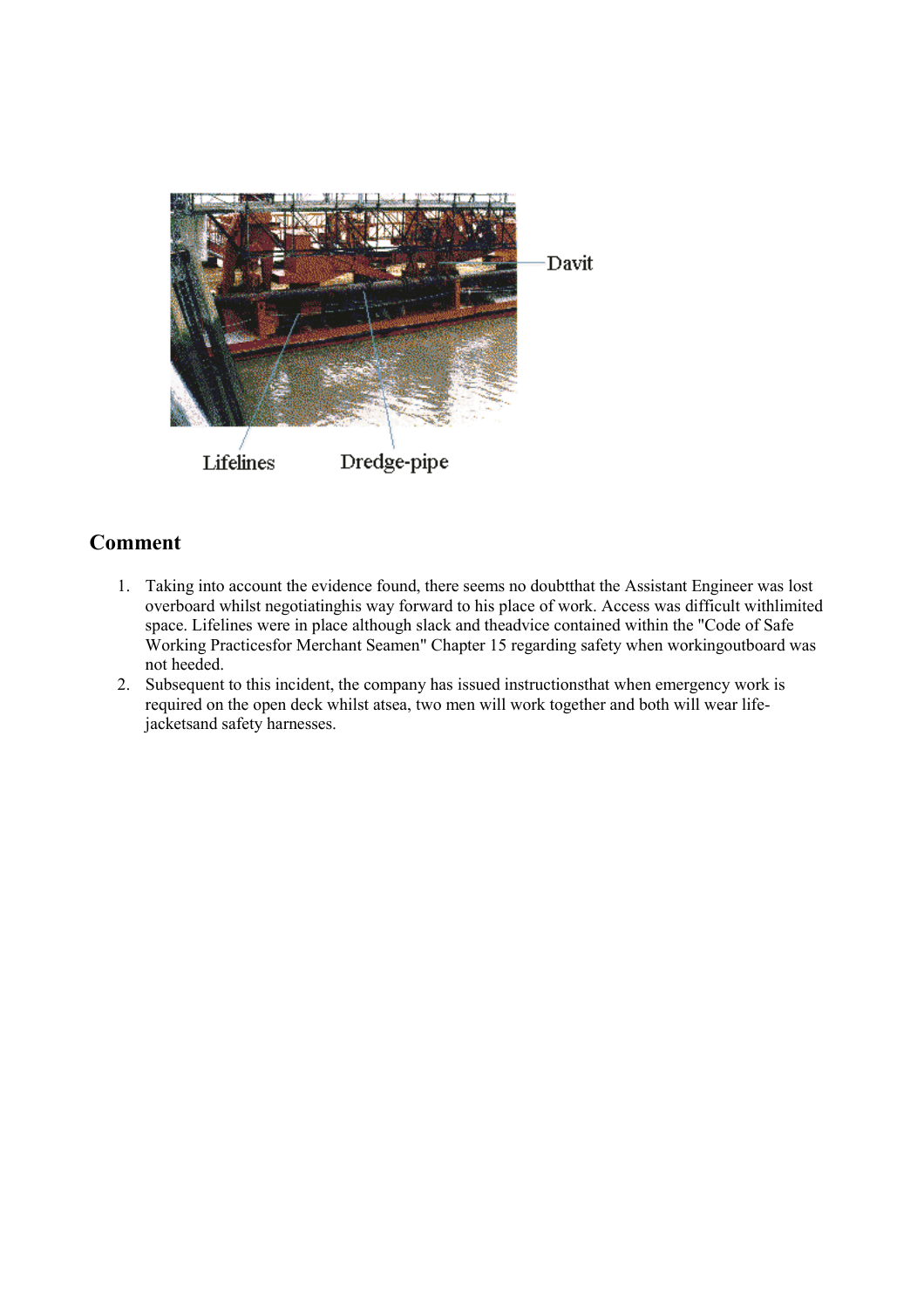# <span id="page-12-0"></span>**8. ESCAPE OF FREON 22 GAS**

### **Narrative**

A passenger vessel was in dry dock for her annual overhaul andmaintenance period. She had been in dry dock for approximatelyfive days with the air conditioning system shut down. The systemconsisted of four self-contained chiller units operating on refrigerantFREON 22. At the time of the incident, due to high ambient temperatures,the system gas pressure was in the order of 10 bar.

During the early evening, a shipyard safety officer noticed that"frosting" had occurred on a connection between theevaporator and a filter dryer. This was brought to the attentionof an engineer cadet who was in the vicinity. The cadet triedto tighten the connection but, in the attempt, caused the pipeto shear releasing freon gas into the compartment. The alarm wasraised and the compartment evacuated. Two senior engineers quicklydonned self contained breathing apparatus sets, entered the compartmentand confirmed that nobody was inside. Both then re-entered thecompartment, one making a further confirmatory search whilst theother re-made the pipe connection.

A test of the atmosphere within the air conditioning machinerycompartment and shaft tunnel below revealed traces of the freongas. Entry to these spaces was therefore prohibited and the areaventilated overnight. Sampling next morning confirmed that bothareas were clear and that safe access was possible.

## **Observations**

The failure occurred at a "flared" compression connectionbetween a 12 mm OD copper pipe and a filter/dryer. This connectionwould have been prone to stressing and work hardening each timethe filter assembly was renewed. The risks of soft metal pipefittings failing whilst attempting to prevent leaks by furthertightening is well known. "Flared" connections are particularlyat risk due to the thinning of the metal during the flaring process.

- 1. Approximately 200 kg of FREON 22 escaped from the system.Due to the gas's density it gravitated to the lower compartments(shaft tunnels) and resulted in significant concentrations ofthe gas collecting in these areas. The toxicity of FREON 22 isrelatively low but because it is heavier than air, it will seekthe lower levels, displacing air in the process. It is this processof displacement that can lead to the danger of asphyxiation ininadequately or unventilated areas.
- 2. The dangers of working with refrigerants are clearly identifiedin the "Code of Safe Working Practices for Merchant Seamen"- Chapter 20, Section 20.4 and Chapter 22, Section 10.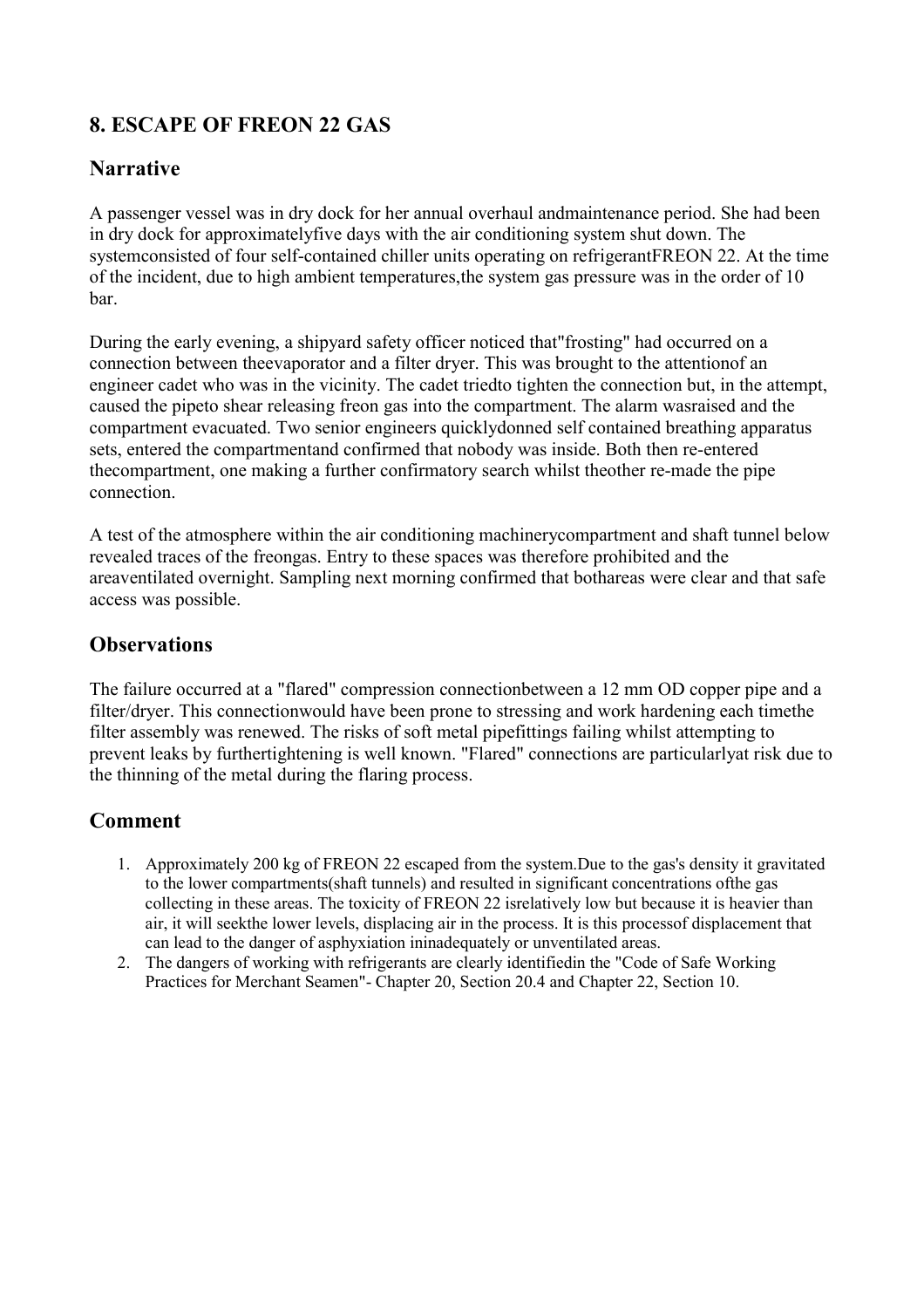# <span id="page-13-0"></span>**9. THE VITAL IMPORTANCE OF KEEPING AWAKE WHEN ON A BRIDGEWATCH**

It is disappointing that many accidents are continuing to happenbecause the watchkeeper had fallen asleep. Four recent cases arebriefly described in this summary.

#### **Case 1**

A small fishing vessel with a crew of two hit rocks after thewatchkeeper had fallen asleep. She was not fitted with any watertightbulkheads and the pump was unable to cope with the flooding. Shequickly sank. Fortunately the crew had time to take to their liferaftand they were later rescued by an RNLI lifeboat.

# **Case 2**

The crew of an 18 metre stern trawler worked all day on fishingoperations and then had a meal at about midnight before headingfor port. The Skipper, who had been up for at least 24 hours,took over the watch at about 0200 hours and he fell asleep soonafterwards. The vessel ran ashore. She refloated but flooded andquickly sank. Fortunately the crew were able to abandon in timeand were rescued from their liferaft.

### **Case 3**

A 21 metre trawler left port in the early hours, bound towardsfishing grounds. About two hours later the watchkeeper, who wasthe Skipper, fell asleep. While he was asleep the vessel turnedback towards the coast and fetched up on the shore. Fortunatelynone of the crew was injured, they were able to transmit a Maydayand were later rescued. The vessel became a total loss and therewas pollution from her fuel tanks.

#### **Case 4**

A 19 metre wooden trawler left port at about midnight for fishinggrounds, in good weather and visibility. About two hours latershe ran ashore. It is again fortunate that there were no injuries,the flooding was confined to the forward compartment and the vesselwas successfully refloated. The fisherman who was on watch hadfallen asleep, probably because he had not had any adequate restwithin the previous 24 hours and there was no watch alarm in thewheelhouse.

- 1. Two of the cases described above happened because the watchkeeperhad not had adequate rest before taking the watch, but a watchkeepermay tend to fall asleep at any time when he is seated in a comfortablewatchkeeper's chair - whether he is fatigued or not. It is theSkipper's responsibility to ensure that anyone taking over a bridgewatch has been adequately rested and it is the watchkeeper's ownresponsibility to ensure that he keeps awake.
- 2. Merchant Shipping Notice No M.1190 contains useful adviceon bridge manning, watchkeeping and the command of fishing vessels.It was issued because of the number of collisions and groundingsinvolving fishing vessels that have taken place and unfortunatelycontinue to do so. Skippers and watchkeepers of fishing vesselsshould take heed of the advice contained in this notice.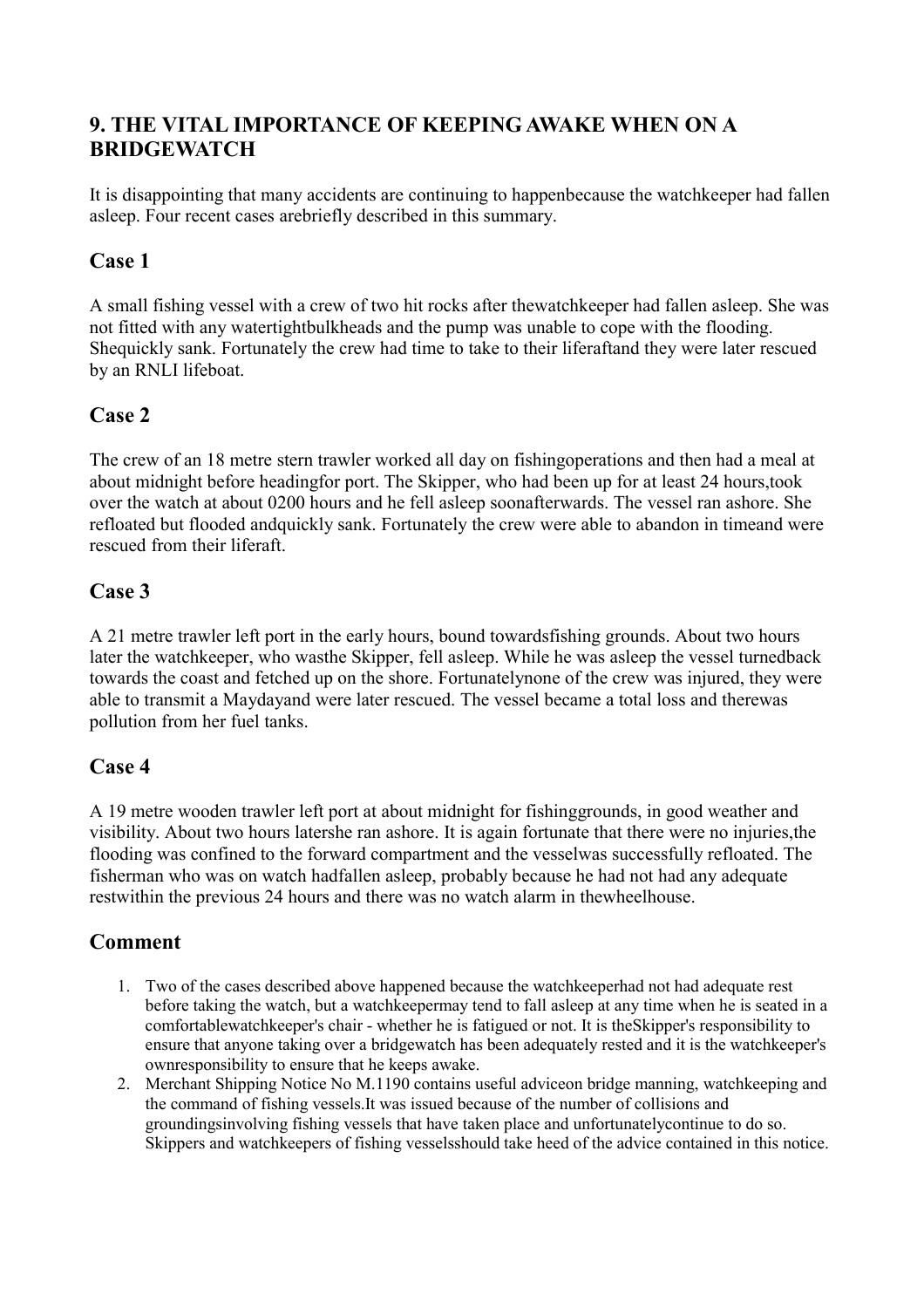# <span id="page-14-0"></span>**10. LOSS OF A 54 YEAR OLD WOODEN FISHING VESSEL**

### **Narrative**

A 1940 built, wooden, 18.5 metre gill netter was operated witha crew of four. Towards the end of the first full day of fishingall the crew were on deck recovering nets. Darkness had set in,hence deck lights were in use, but the weather was good with thevessel beam on to a swell and rolling slightly.

Suddenly the engine stopped, then the lights dimmed and went out.An immediate inspection of the engine room found water almostto the top of the engine; and clearly still rising rapidly. Attemptswere made to pump out the engine room using hand pumps but theseproved unsuccessful. A Mayday was broadcast on Channel 16 usingthe vessel's main VHF set but no response was received.

The vessel started to list and the situation was clearly deterioratingrapidly. The crew then started to launch the liferaft, however,difficulty was experienced freeing the liferaft's container fromits securing straps. These straps were eventually cut and theliferaft successfully launched. Once all the crew were safelyin the liferaft a further Mayday call was broadcast on a portableVHF set. This message was received and acknowledged by HM Coastguardand another fishing vessel. Further, an accurate position forthe sinking vessel was obtained from the EPIRB which had floatedfree as the vessel sank. All the crew were safely recovered bythe second fishing vessel within an hour of their evacuation.

## **Observations**

- 1. The vessel had been slipped for a hull survey about 6 monthsbefore this incident.
- 2. No inspection of the engine room had been made for a substantialperiod before the flooding was found.
- 3. The high level bilge alarm did not function to give earlywarning of the flooding.

- 1. No cause for the sinking has been established. However, dueto the rate at which flooding occurred, the most likely causeis considered to be failure of the wooden hull in way of the engineroom.
- 2. Advice is offered in Merchant Shipping Notice No M.1327 onthe dangers of flooding.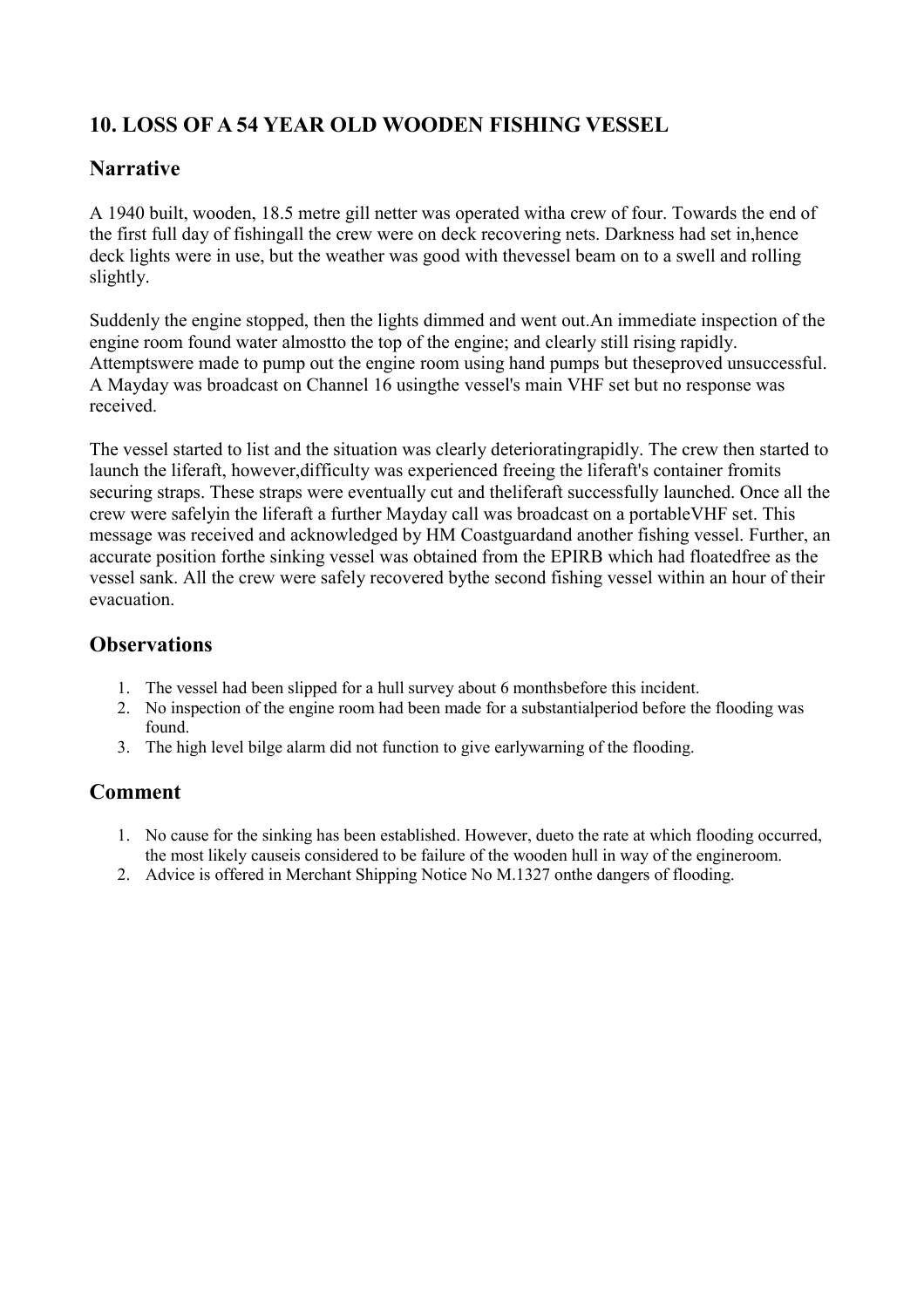# <span id="page-15-0"></span>**11. GALLEY FIRE WHILST ALONGSIDE**

#### **Narrative**

A 22 metre fishing vessel was steaming home at full speed whenabout seven miles from port, the main engine exhaust temperaturesuddenly rose to about 700°C and the engine slowed down.No problem was identified and the vessel continued home at reducedrevolutions. Once alongside discharge started but shortly afterwardssmoke was seen to come from the galley area. When this was investigatedthe galley burst into flames and the vessel was evacuated.

The local fire brigade arrived and spent one and a half hoursputting out the fire. There were no injuries to persons but thegalley, wheelhouse and wheelhouse equipment were severely damaged.

### **Observations**

- 1. On investigation, the fire was found to have started behindthe galley bulkhead amongst the bulkhead groundings. The causeof the fire was the excessive heat generated by high exhaust temperaturesbeing transmitted directly from the engine exhaust pipe to thesteel structure via welds. A heat barrier had not been fittedbetween the exhaust pipe and the support structure. The steelbulkhead onto which the wooden grounds had been secured was about115 mm from the exhaust pipe.
- 2. The cause of the high exhaust temperatures was probably dueto a restriction round the propeller or propeller shaft. Sucha restriction, possibly from fishing gear or a rope, would havecaused overloading of the engine and exhaust temperature rises.



**INCORRECT**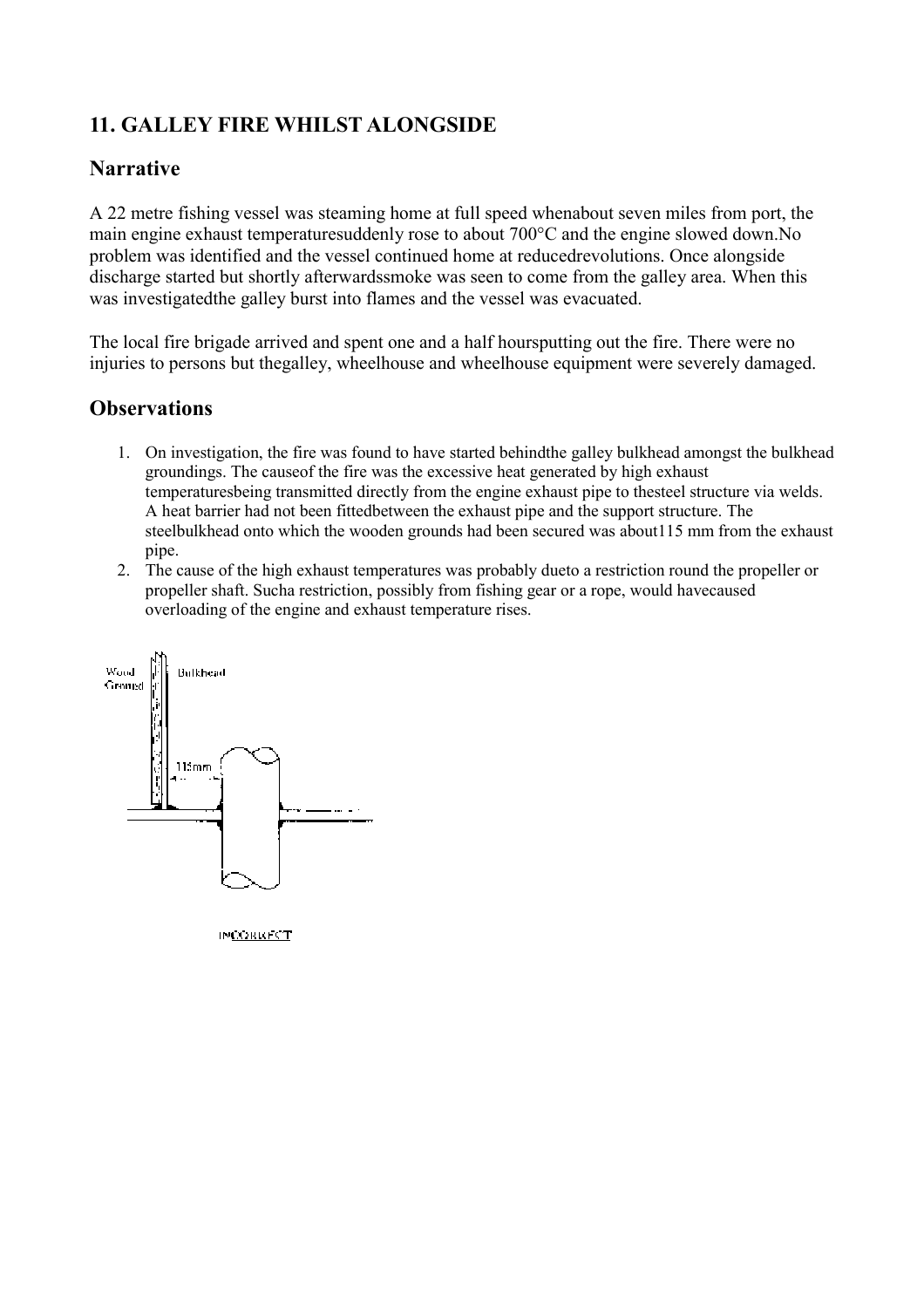<span id="page-16-0"></span>

#### **Comment**

The fixing of any exhaust pipe support direct to steel structureswithout any heat barrier is a very poor and potentially dangerouspractice. Heat transfer will take place and if there is wood adjacent,ignition could eventually follow. Good constructional practicecalls for the fitting of a heat barrier between an exhaust pipeand its support. This barrier should consist of fireproof packingwhich is not liable to movement because of vibration or expansion.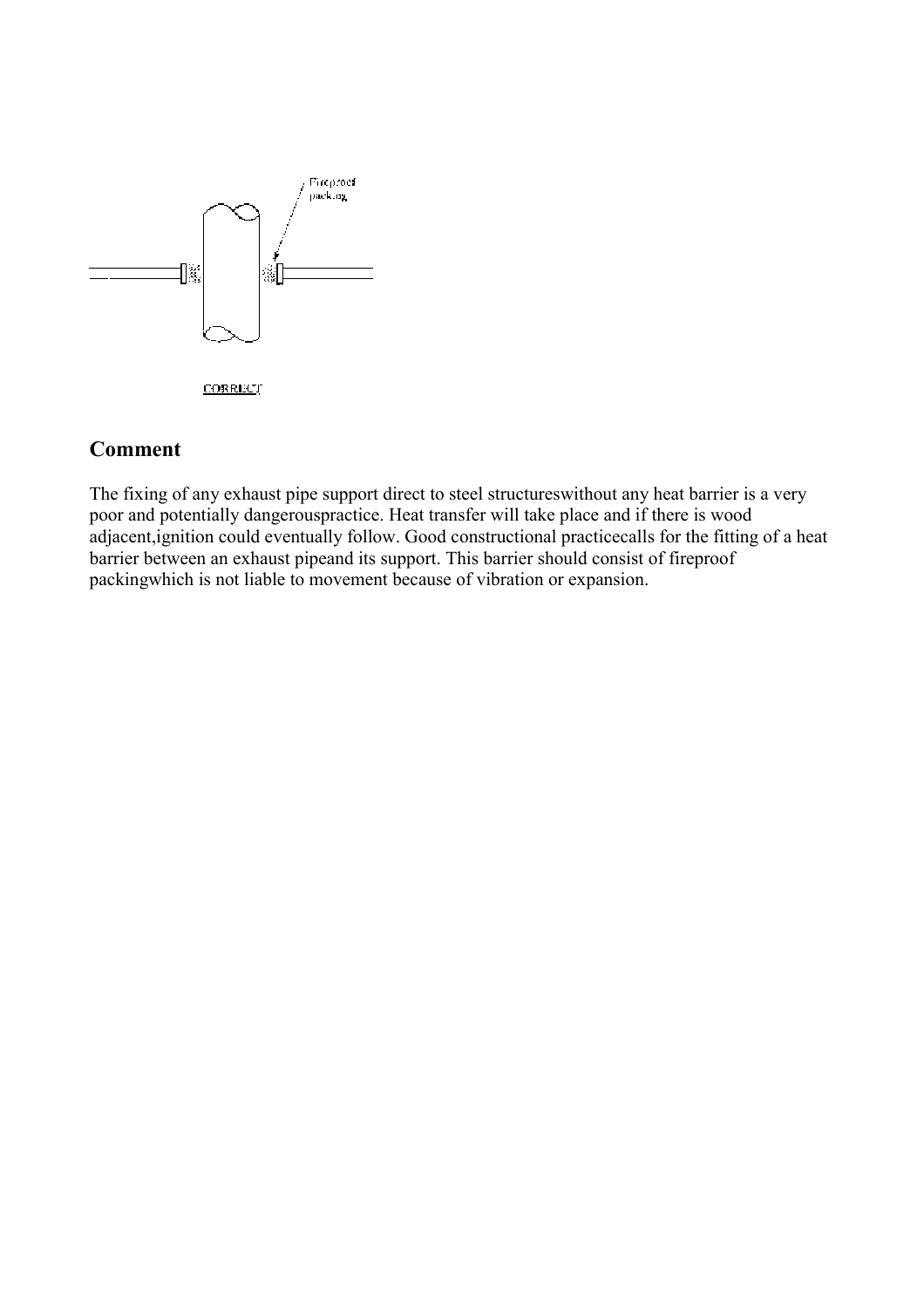# <span id="page-17-0"></span>**12. HEAVY WEATHER FLOODING AND DAMAGE TO FISHING VESSEL**

### **Narrative**

A 22 metre side trawler ceased fishing operations and hove toin the North Sea after receiving a weather forecast for north-easterlyforce 8 - 9 winds. The wind subsequently increased to east-northeastforce 11. The Skipper considered that it would be unsafe to runbefore the wind towards a port of refuge and, instead, decidedto ride out the storm.

The vessel was being steered by auto-pilot at reduced speed whichprevented her from pounding and from taking seas on board. However,the prevailing conditions caused the vessel to pitch heavily andto yaw.

During the night, the vessel was struck by a wave on the portbow, which caused her to list heavily to starboard. Seas brokeacross the main deck and the fishing gear was washed over thestarboard side. The crew were able to recover the fishing gearon board and, having assessed that the vessel had sustained heavyweather damage, the Skipper set a course for land. HM Coastguardwas advised of the situation and the vessel was subsequently escortedto a port of refuge.

# **Observations**

- 1. The wheelhouse electronic equipment was extensively damageddue to water ingress through an open window on the starboard side.Damage was also sustained to the hull, deck fittings and engineroom equipment.
- 2. The vessel was able to proceed under her own power althoughher fuel oil tanks were later found to be contaminated with seawater.
- 3. The forward cabin had not taken any water and any ingressto the engine room was effectively removed by the continual operationof the main engine-driven bilge pump and an automatically operatedelectrical submersible pump. Any ingress of water to the fishhold was effectively removed by the operation of an hydraulically-poweredbilge pump.
- 4. The main engine-driven alternator and battery charger, locatedat the forward end of the engine room, became inoperative dueto floodwater draining from the wheelhouse by way of the electriccableways. The auxiliary engine was subsequently started and wasable to charge the batteries by means of its own associated charger.

- 1. The Skipper's actions in monitoring the prevailing and forecastweather conditions and in ceasing fishing operations and heaving-toin good time were in accordance with established recommended practices
- 2. However, as the weather conditions worsened, the Skipper failedto ensure that all openings into the vessel were closed. Appropriateadvice is provided in the "Recommended Code of Safety forFishermen", which is published by the Department of Transport.
- 3. The bilge pumping arrangement was effective in removing anyresultant ingress of water to the vessel.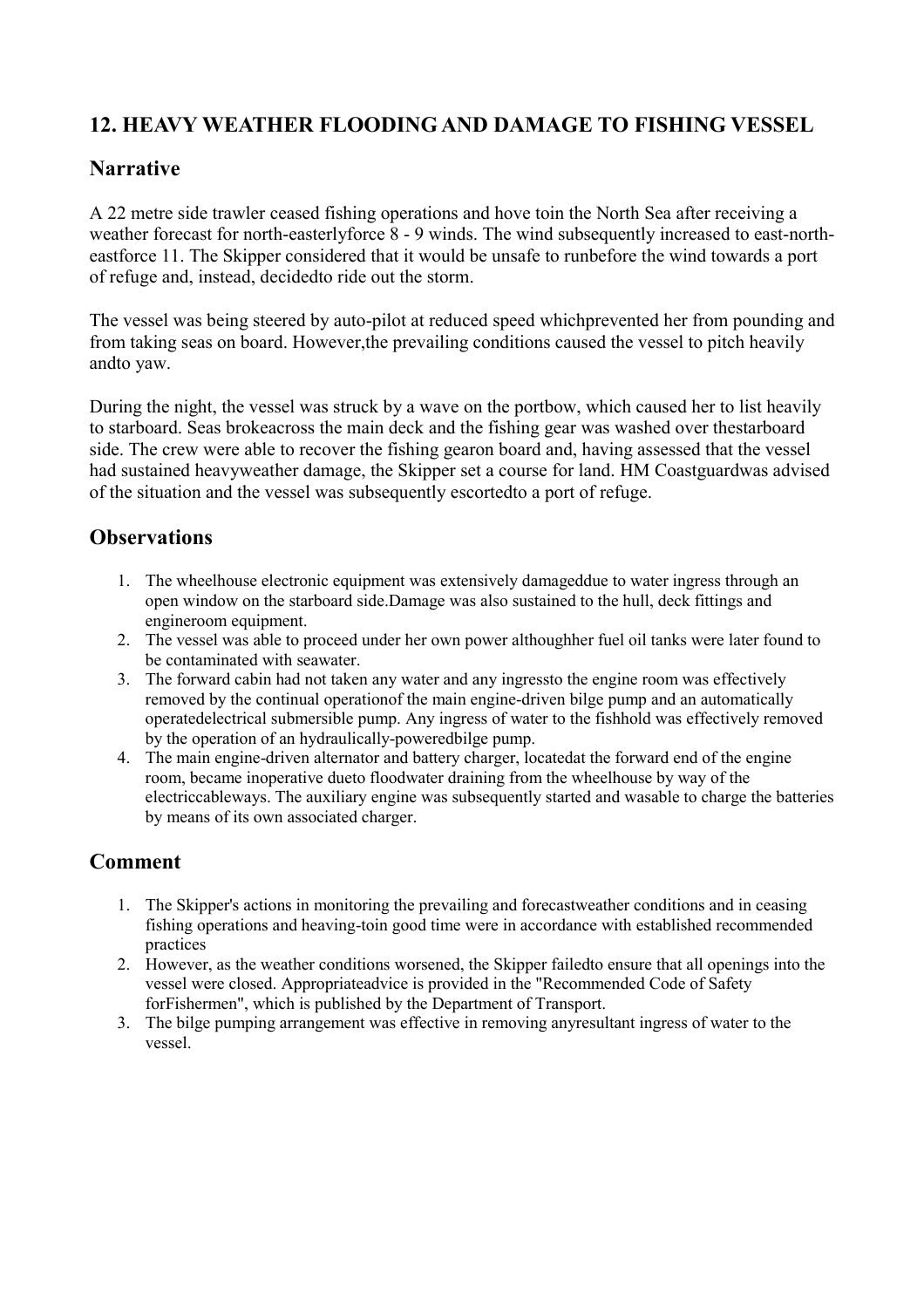# <span id="page-18-0"></span>**13. RAPID CAPSIZE AND SINKING OF A FISHING VESSEL WITH LOSSOF LIFE**

#### **Narrative**

A two year old 8.10 metre steel hulled stern trawler had beentrawling for about three and a half hours. The weather was finewith good visibility, a slight swell and a gentle breeze.

During the second tow the Skipper noted that his vessel was slowingdown which indicated that the net might be filling with sand anddebris. They began to haul in the net. The winch was strugglingbut the cod end was eventually hauled up as far as possible. Thetwo hauling lines, leading through blocks at the top of the post(see Figure 1), were then tied off and the deckhand went aft totry and pull the cod end over the stern. While he was strugglingwith the cod end he heard the Skipper shout. He looked forwardand saw that the vessel was heeled well over to port; the bulwarkrail was under the water and the water level about a quarter ofthe way across the hatch cover. He rushed forward to let go ofthe hauling lines to release the cod end to allow the vessel torecover. He managed to free one and the Skipper joined him tohelp free the other but the vessel suddenly rolled over and bothmen were thrown into the water.

The capsize was observed by the Skipper of another fishing vessel.He recovered the two men from the water, but the Skipper was unconscious.Despite continued attempts at resuscitation the casualty was pronounceddead on arrival at hospital.

#### **Observations**

- 1. As this vessel was under 12 metres in length there was nostatutory requirement for its stability to be established. Stabilitycharacteristics had never been determined.
- 2. The primary factor leading to the capsize and loss of thisvessel is almost certainly that the weight of the cod end, whenlifted clear of the water, and suspended from the top of the poston the stern gantry, (some 3.4 metres above the deck), raisedthe effective centre of gravity to such an extent that the vessel'stransverse stability was reduced to near zero.
- 3. With her stability reduced to near zero a small upsettingmoment such as a roll in the slight swell would have been sufficientto cause the vessel to capsize. Alternatively the cod end couldhave caught on the port side trawl door and acted like a weighton the gunwale of the vessel (see Figure 2).
- 4. Neither crewman was wearing any form of buoyancy aid. TheSkipper was a non-swimmer.

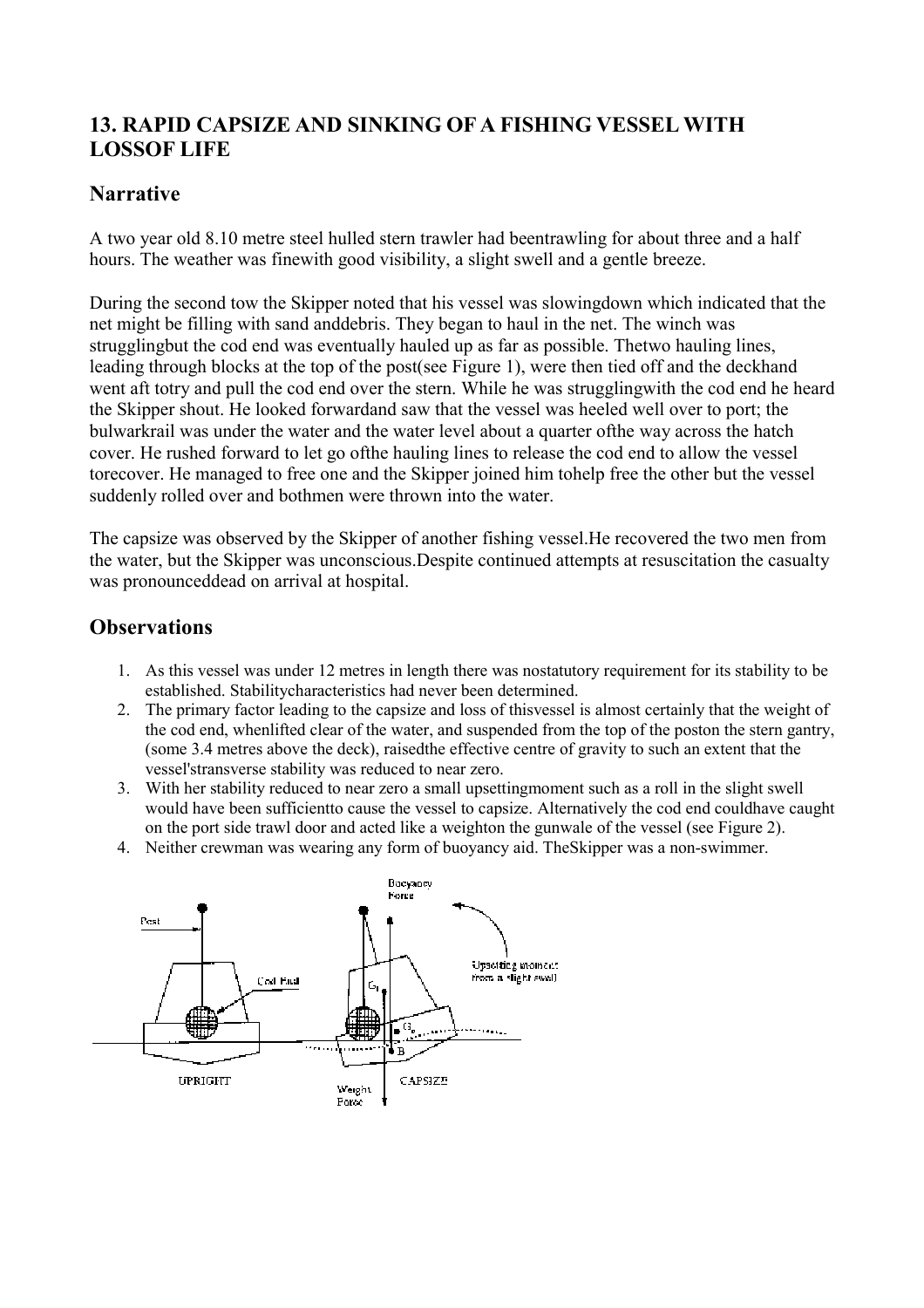<span id="page-19-0"></span>

- 1. This accident could have been avoided if the vessel's stabilitycharacteristics had been assessed by a suitably qualified personand advice been given on any operational limitations required.
- 2. The Department of Transport publishes advice to fishermenregarding the stability of small fishing vessels and on the dangersof suspended loads.
- 3. Attention is drawn to Merchant Shipping Notice No M.989 "TheSafety of Small Fishing Vessels" and the Department of Transportsafety leaflet "Fishing is a Dangerous Business. Make itYour Business to Make it Safer".
- 4. Fishermen who understand the dangers of recovering a cod endheavy with sand will not attempt to lift it clear of the water.Instead they will tow it at speed behind the vessel for some timeto wash the sand out of it and reduce its weight before attemptingto lift it above the water surface.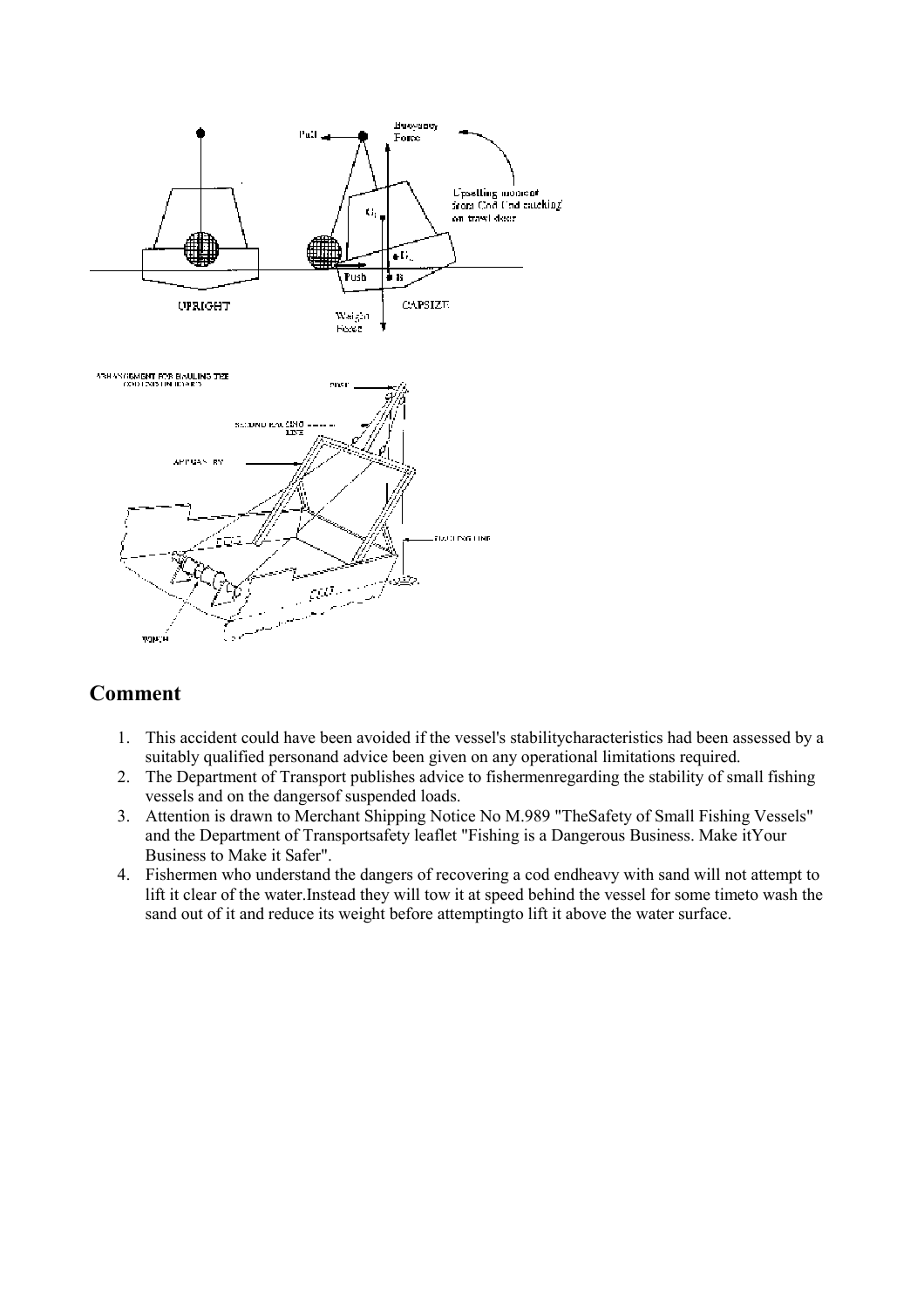# <span id="page-20-0"></span>**14. LOSS OF A WOODEN FISHING VESSEL**

#### **Narrative**

A 16 metre wooden fishing vessel was being operated by the Owner/Skipperand a crew of four. While on passage floodwater was noticed inthe engine room but no bilge alarm had been heard. Initial attemptswere made by the Skipper to arrest the flooding. None of the crew,other than the Skipper, was sufficiently familiar with the engineroom systems to offer worthwhile assistance. These attempts provedunsuccessful and HM Coastguard was requested to assist.

A rescue helicopter and a lifeboat were on the scene very quicklyand evacuated the Skipper and crew. The vessel sank shortly afterthe evacuation.

#### **Observations**

- 1. The following paragraph summarises two characteristics ofthis incident: The flooding had reached an extremely serious levelby the time it was discovered. The high level bilge alarm hadnot been tested for many months and failed to function. Unfortunatelythis type of problem applies to a large number of cases wherefishing vessels flood and subsequently sink.
- 2. The Owner/Skipper took great pride in maintaining an efficientengine room, performing all routine tasks himself. This practicehad an undesirable consequence of preventing the crew from gainingany worthwhile working knowledge of the machinery; in particularthe bilge pumping system. A substantial and unreasonable workloadwas thus placed on the Skipper during this accident.

- 1. The value of the advice contained in Merchant Shipping NoticeNo M.1327 is again reinforced by this accident.
- 2. High level bilge alarms can provide useful early warning offlooding. However, to be of any value THEY MUST WORK!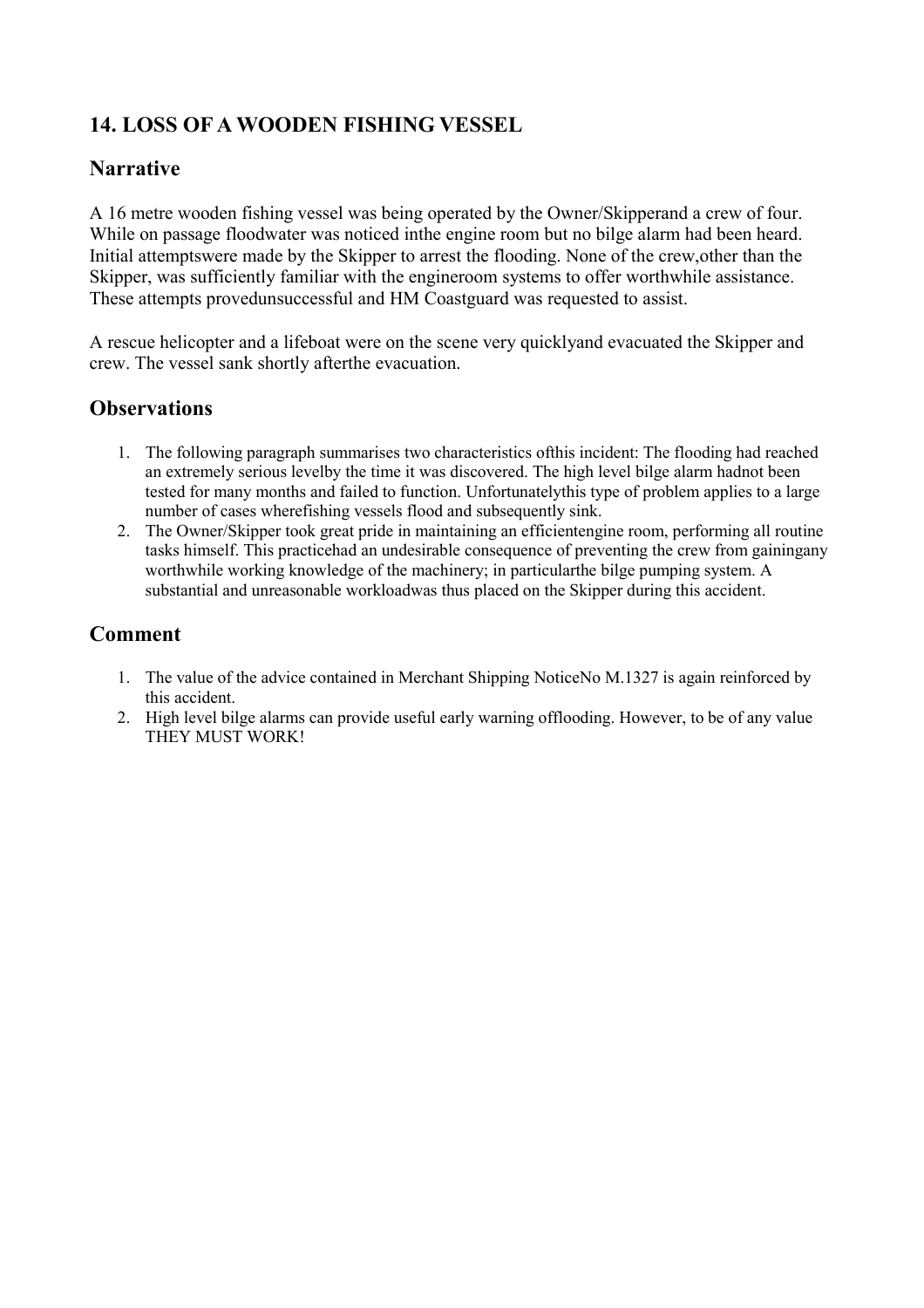# <span id="page-21-0"></span>**15. FLOODING AND FOUNDERING OF WOODEN FISHING VESSELS - OFFICIALCONCERN AT NUMBER OF INCIDENTS**

The Marine Accident Investigation Branch (MAIB) of the Departmentof Transport has noted with concern the rising number of accidentsto wooden fishing vessels where flooding and foundering have takenplace. Wooden fishing vessels account for almost 44% of the totalfishing vessel fleet on the United Kingdom register.

During the five year period 1 January 1990 to 31 December 1994,43 serious flooding incidents were investigated by MAIB inspectors.Of these reported cases 26 subsequently sank, often with a lossof life.

Most of the remaining 17 vessels were saved by the use of emergencypumps put on board by RNLI lifeboats or airlifted on board byHM Coastguard or MOD search and rescue helicopters. These survivingvessels were inspected to determine the cause of the floodingand in 11 instances it was found that the flooding had been dueto the loss of caulking. This represents 65% of those vesselswhich survived and 25% of the flooding incidents as a whole. Assome of the vessels which were lost may also have sunk due tothis cause it is likely that there will be an increased percentageas far as the total number of incidents are concerned.

Other causes of flooding discovered on the remainder of the survivingvessels were as follows:

- One leaking stern gland;
- Two instances of collision with unseen underwater objects:
- Three instances involving piping systems.

These latter causes deserve special mention. They were namely:

- 1. Back flow of water from deck wash sea suction into the engineroom bilge line by way of a valve which had been prevented fromclosing properly due to blockage by debris;
- 2. A burst pipe in the engine room;
- 3. Back flooding via the bilge system.

In some of the cases in which the 26 vessels were lost, the MAIBinspectors were able to establish the cause of flooding from statementsgiven by survivors. However, 11 or 42% of the vessels lost, sankwithout the cause of flooding being established.

Where the causes of flooding were established, these were foundto be:

- Vessel swamped  $(1)$ ;
- Damage to hull structure/failure of hull structure (6);
- Pipework failure  $(4)$ ;
- Loss of caulking  $(2)$ ;
- Failure of wet exhaust system  $(1)$ ;
- Failure to close a seacock during maintenance on the engine cooling water system (1).

The vessels which sank were, in many cases, lost unnecessarilydue to one or more of the following factors:

- Failure of the vessel's bilge pumps:
- Blocked strums on bilge suctions;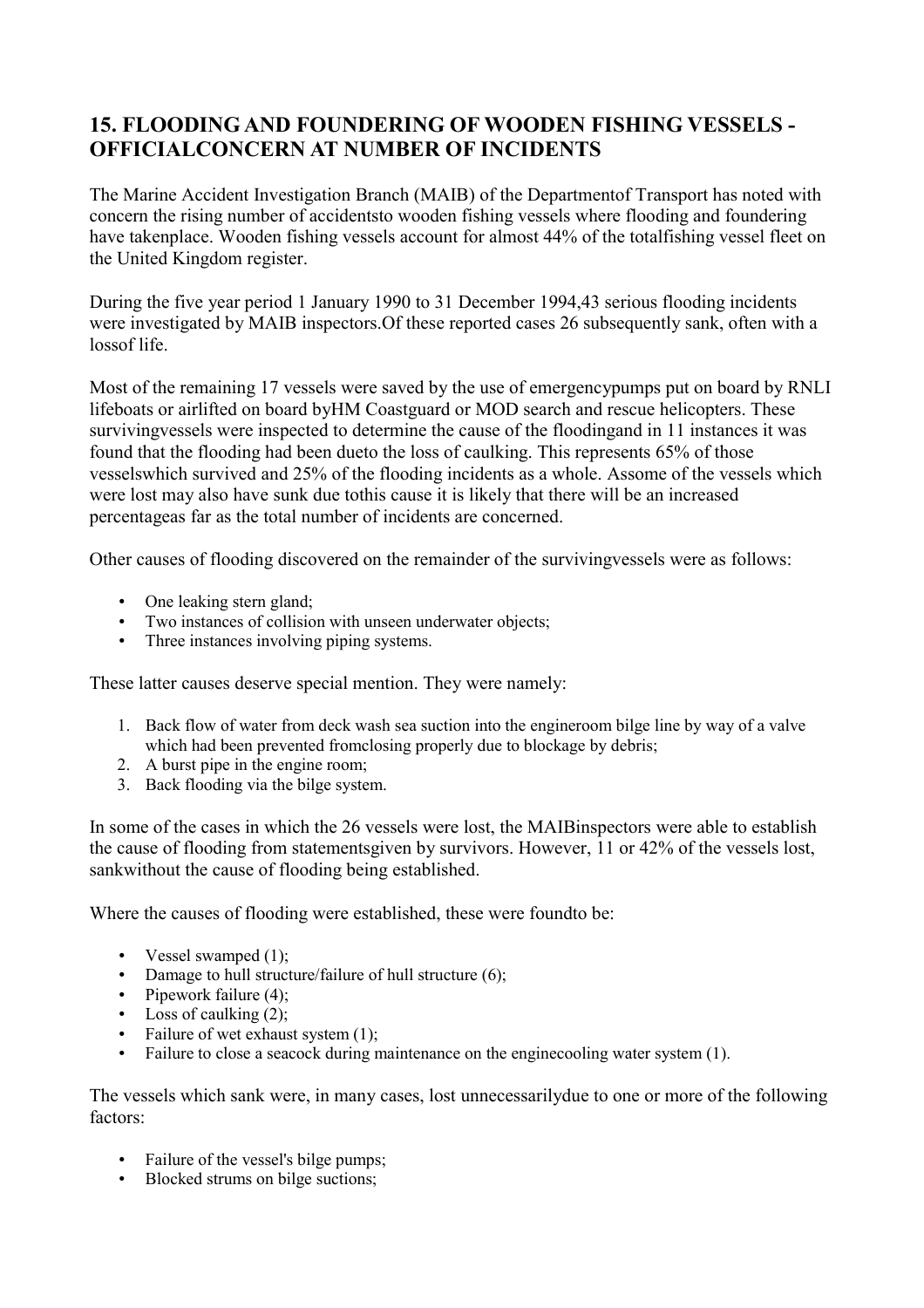- Failure to operate valves correctly;
- Sea valves unable to be closed properly;
- Failure of high level bilge alarm to alert crew of danger;
- Non-watertight bulkheads allowing progressive flooding fromone compartment to others.

The MAIB considers that Owners and operators of wooden fishingvessels can do much themselves, to reduce the risk of loss oftheir craft due to flooding by taking the following precautions:

- Ensure the hull is well maintained; in particular paying carefulattention to the hull fastenings and caulking of seams, not onlywhen the vessel is slipped for survey but whenever the opportunityarises, such as when the vessel is lying at a dry berth;
- Familiarise themselves with the various piping systems, theirvalves, and connections to the hull, machinery etc. All valvesshould be regularly operated to see that they open and close correctly,and be examined to check for secure fitting and freedom from corrosion;
- In the case of the bilge system, the suction strums shouldregularly be checked to see that they are free from obstructionand the various compartments, in particular the fish hold shouldbe kept free of all debris, especially polythene bags;
- Propeller shaft stern glands, rudder stock, and wet exhaustsystems should regularly be checked for watertightness;
- Bilge pumps, their prime movers and/or drive belts shouldbe carefully maintained and regularly checked for correct operation;
- High level bilge alarms should be regularly checked; ie at least daily;
- Bulkheads should be made watertight as far as is practicableon existing vessels. All penetrations for pipes and cables shouldbe fitted with watertight glands or otherwise sealed;
- It is strongly recommended that a portable diesel driven salvagepump of suitable output and fitted with an adequate length ofsuction hose should be carried, and stowed in a readily accessibleposition.

Finally, fishermen should make themselves familiar with the followingpublications which can be obtained free of charge from the MarineSafety Agency's local Marine Offices:

- Merchant Shipping Notice No M.989 "The Safety of SmallFishing Vessels";
- Merchant Shipping Notice No M.1327 "Losses of FishingVessels through Flooding";
- "Fishermen and Safety A Guide to Safe Working Practicesfor Fishermen";
- "Fishing is a Dangerous Business Make it Your Businessto Make it Safer", a safety leaflet, also in self-adhesiveposter form.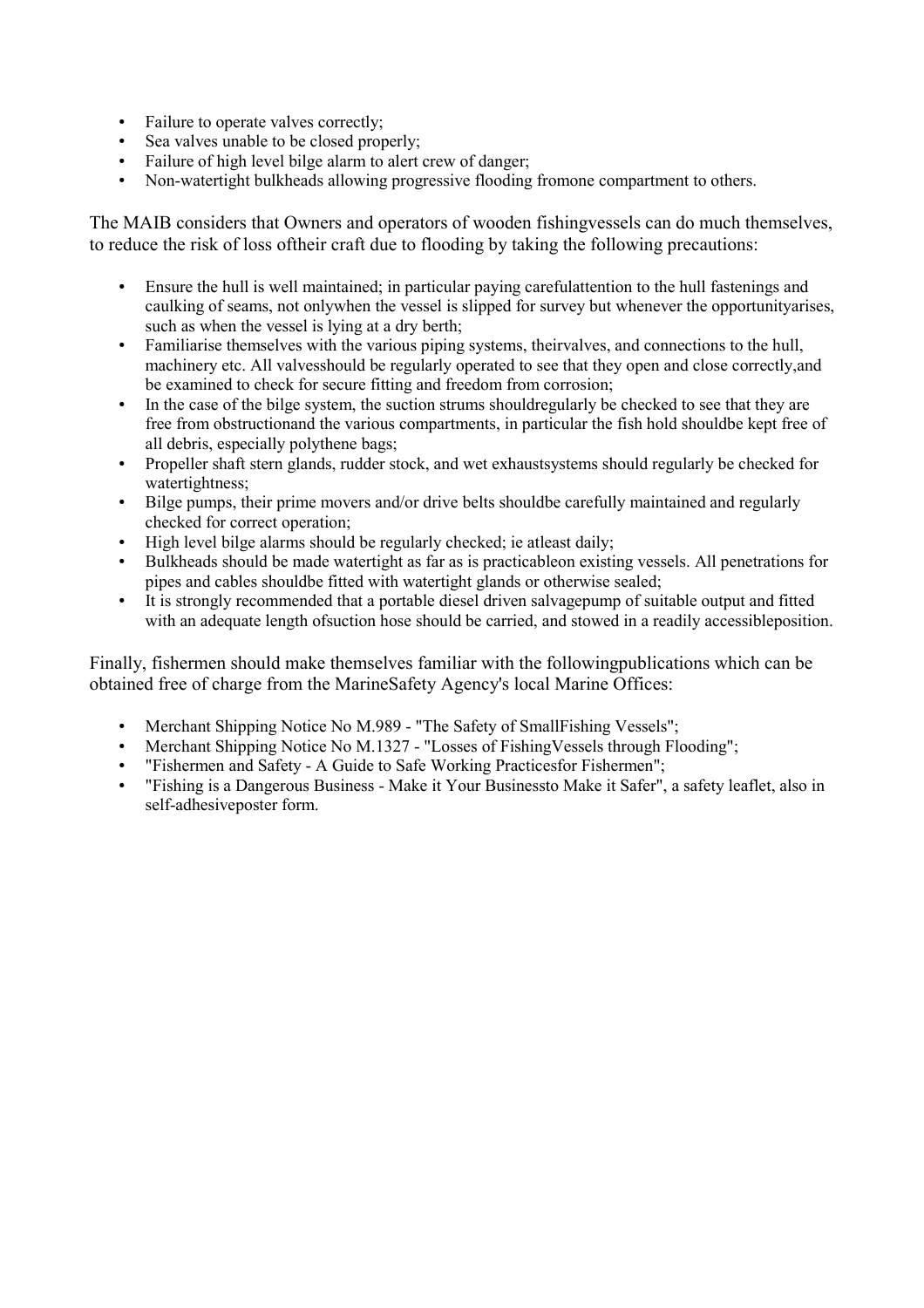# <span id="page-23-0"></span>**16. HYDRAULIC OIL LEAK CAUSES EXPLOSION ON FISHING VESSEL**

#### **Narrative**

A 13 metre wooden stern trawler left harbour at 1130 hours. Itwas the intention of the two men on board to make one trawl beforereturning in the early evening. The weather was good with clearvisibility and a fresh, force 4 - 5, north-easterly wind.

At 1500 hours they began the process of recovering the trawl.The Skipper slowed the engine and engaged the engine driven hydraulicpump by means of the "Morse" control from the wheelhouse.The crewman commenced recovering the trawl using the hydraulicallydriven trawl winch which was situated forward on the shelter deck.After about 6 metres of wire had been hauled the winch was stoppedto allow the Skipper to unhook the towing strops.

Having unhooked the strops the Skipper instructed the crewmanto continue heaving but the winch would not operate. The crewmanput the control lever to veer. The winch responded, however onreturning the lever to the haul position the winch still wouldnot operate. The Skipper walked aft towards the wheelhouse withthe intention of disengaging the hydraulic pump. He was just aboutto step up into the open door of the wheelhouse when an explosionoccurred and he was engulfed in a ball of flame. The shelter deckrapidly filled with acrid smoke. Both men were able to reach theopen after deck but the Skipper had sustained serious burns tohis hands, lower arms and head. The explosion caused a fire tostart in the engine room which rapidly spread to encompass thewheelhouse and shelter.

The two men were rescued and taken into harbour by a fishing vessel,the crew of which had seen the fire. Another vessel and an RNLIlifeboat also proceeded to the aid of the fishing vessel. Usingtheir own hoses and pumps they managed to put the fire out. Theseverely burned vessel was towed into harbour.

#### **Observations**

- 1. The vessel was well maintained and equipped.
- 2. There were no signs, other than the fault with the winch,that would have warned of an imminent fire or explosion.
- 3. The hydraulic pump served three winches: the trawl winch,a net drum winch and a line hauler. Flexible pipework was usedbetween the pump, situated in the engine room, and the deck mountedwinches.
- 4. A detailed examination of the vessel and, in particular, ofthe engine room pipework indicated that the explosion probablyhappened when a fine mist of hydraulic oil was ignited by contactwith a hot surface. The hydraulic oil leak probably occurred wherea flexible pipe had chafed against a steel deckhead stiffener.The engine exhaust manifold, which was close to this pipe, couldhave been the source of ignition.
- 5. The crewman had undergone training in basic first aid andhis prompt action in treating the Skipper's burns by cooling themwith water considerably reduced their eventual severity.

# **Comment**

Merchant Shipping Notice No M.1456 provides advice on the preventionof fuel, lubricating and hydraulic oil fires in the machineryspaces of merchant ships and fishing vessels. Where possible hydraulicsystems should not be placed in engine rooms. In cases where itis unavoidable the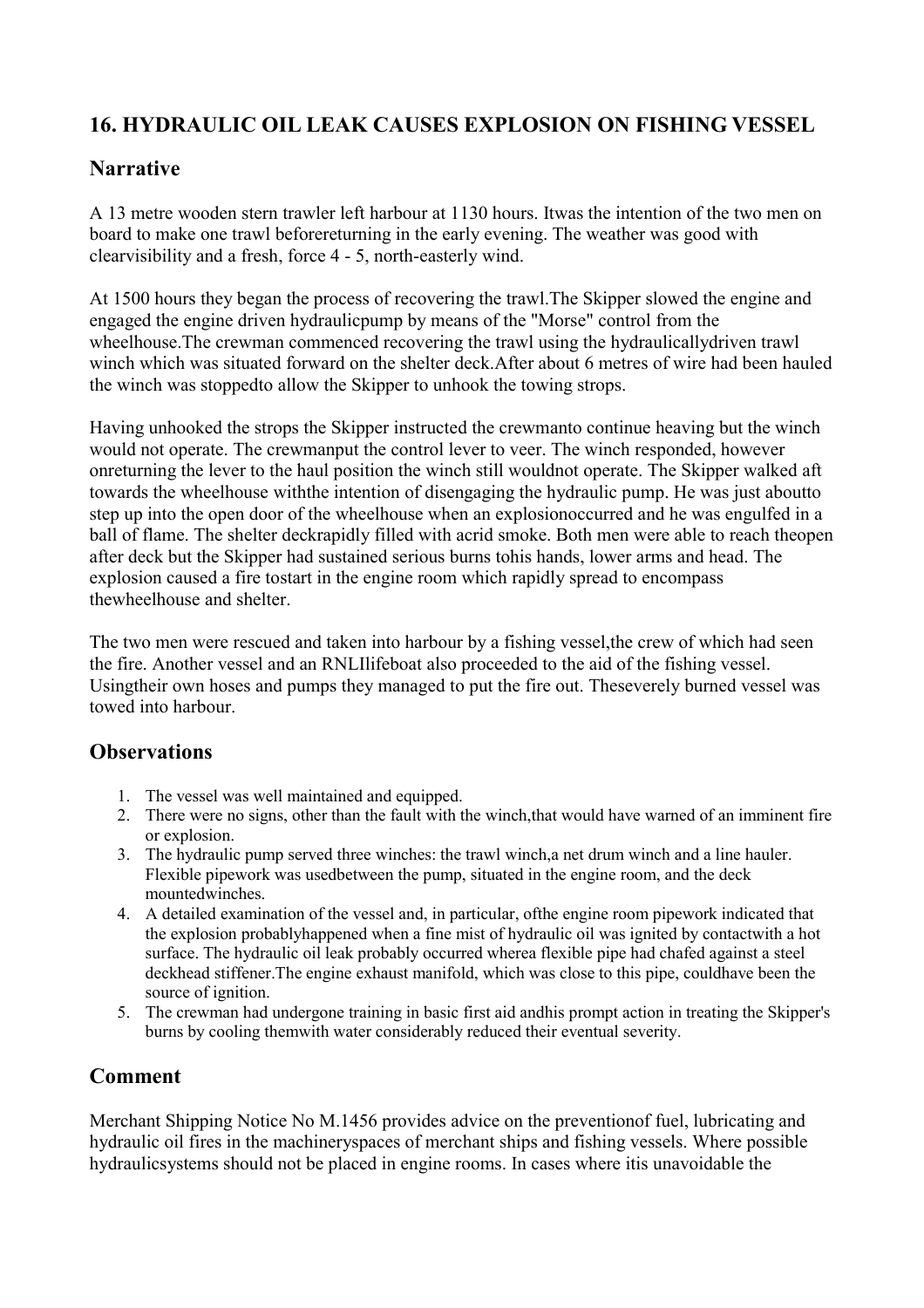systems should be well designed to limit therisks, be well maintained and frequently inspected for faults.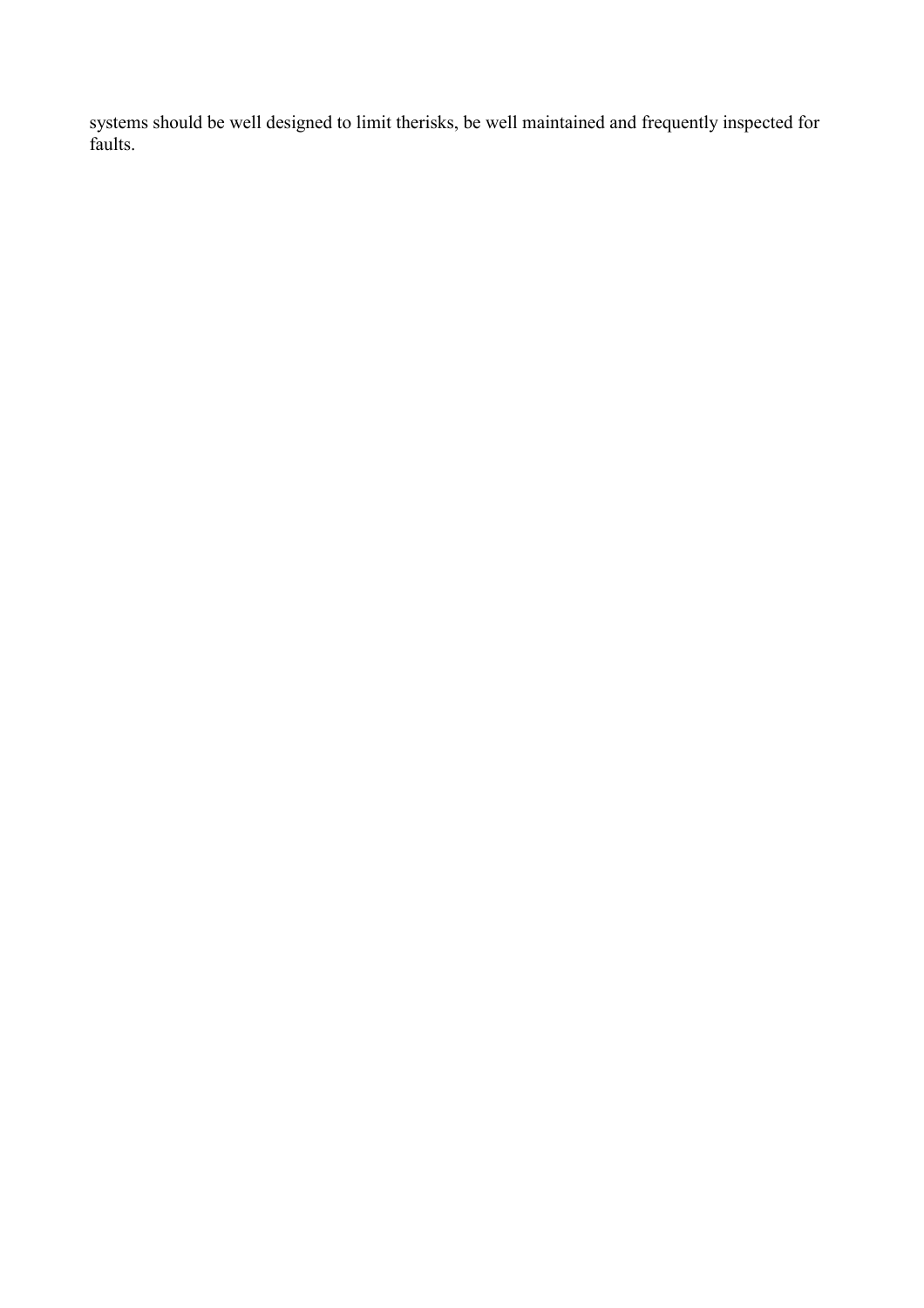# <span id="page-25-0"></span>**17. THE LOSS OF A FISHING VESSEL AND THE STOWAGE OF LIFERAFTS**

### **Narrative**

A 16 metre wooden fishing vessel was being operated by a crewof five. Several hours after leaving its home port, and whilston passage to its chosen fishing grounds, floodwater was noticedin the engine room. Initial attempts to arrest the flooding wereunsuccessful and HM Coastguard was requested to assist.

A rescue helicopter and an RNLI lifeboat were on the scene veryquickly. Most of the crew were immediately evacuated by the lifeboatbut the Skipper remained on his vessel until just before it sank,when he too was taken off by the lifeboat.

The vessel sank in deep water and it was clear to those who remainedon the scene that its liferaft did not float free.

### **Observations**

The vessel's EPIRB and inflatable liferaft had been fitted withnew hydrostatic release units several months previously. Shortlyafterwards the liferaft was repacked and reinstalled on the vessel.During this operation the free end of the liferaft's painter wassecured to a handrail adjacent to the liferaft's cradle.

### **Comment**

The crew of this vessel were very fortunate that search and rescueunits were on the scene very quickly, giving them no need to relyon their own liferaft.

It is clear that incorrect re-installation was the most probablecause of the liferaft's failure to float free. This was an errorof a type which is worryingly common. At the time of the relevantmandatory survey a vessel's life-saving equipment will be closelyinspected. However, liferafts, and probably their hydrostaticrelease units, are likely to require overhaul or renewal beforethe next survey is performed. It is generally after these servicingperiods that the errors of incorrect installation are likely tobe made. It is thus vitally important that Masters, Skippers andOwners ensure that liferafts are correctly installed so that theequipment will operate as the manufacturer intended.

Two commonly encountered hydrostatic release units are shown inFigures 1, 2 and 3. These arrangements show a weak link to whichthe liferaft's painter should be attached. It must be rememberedthat these weak links are carefully designed components, whichare intended to break under a load which is sufficient to causethe liferaft to inflate, yet not so large as to cause damage tothe liferaft or prevent it floating to the surface.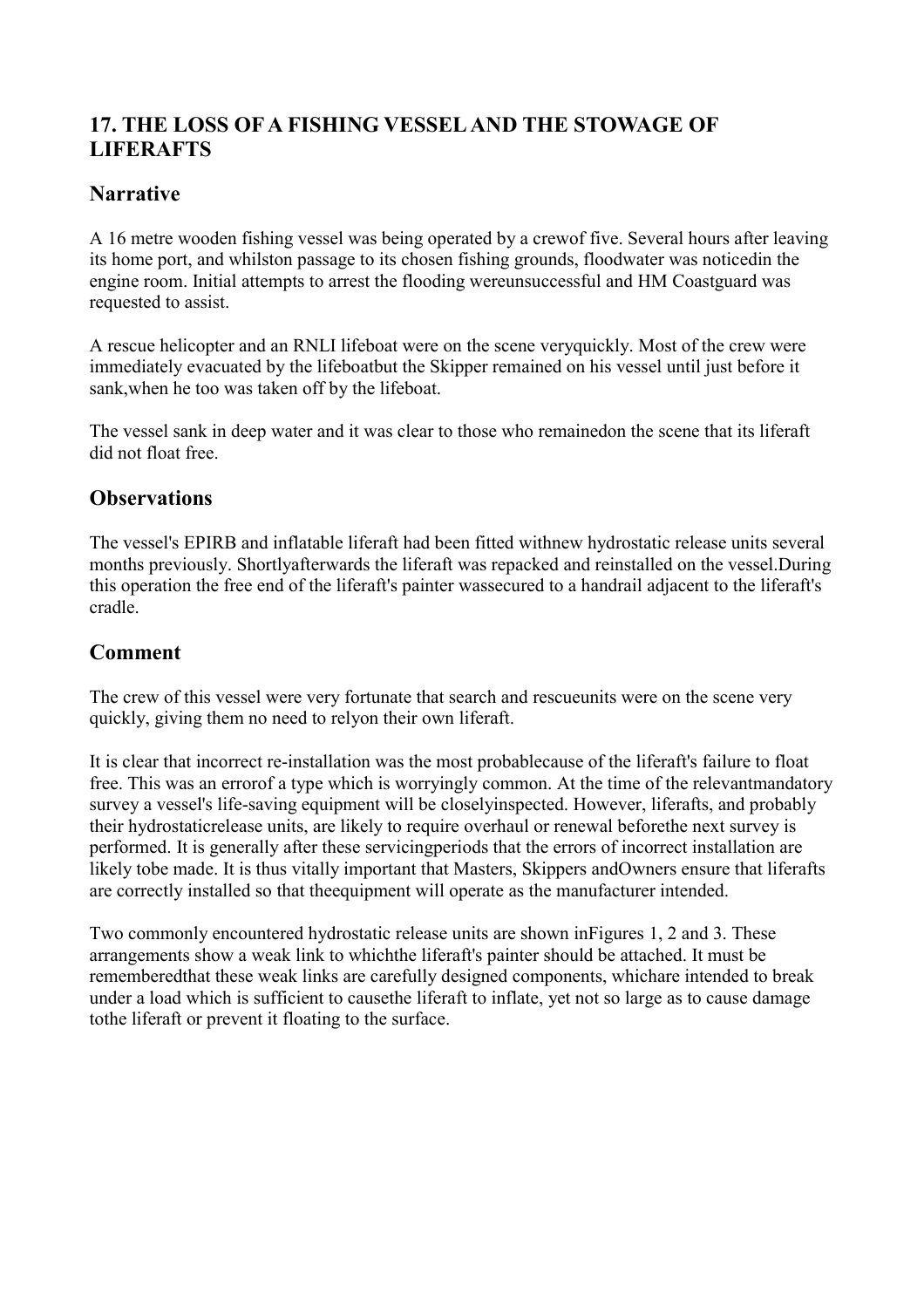

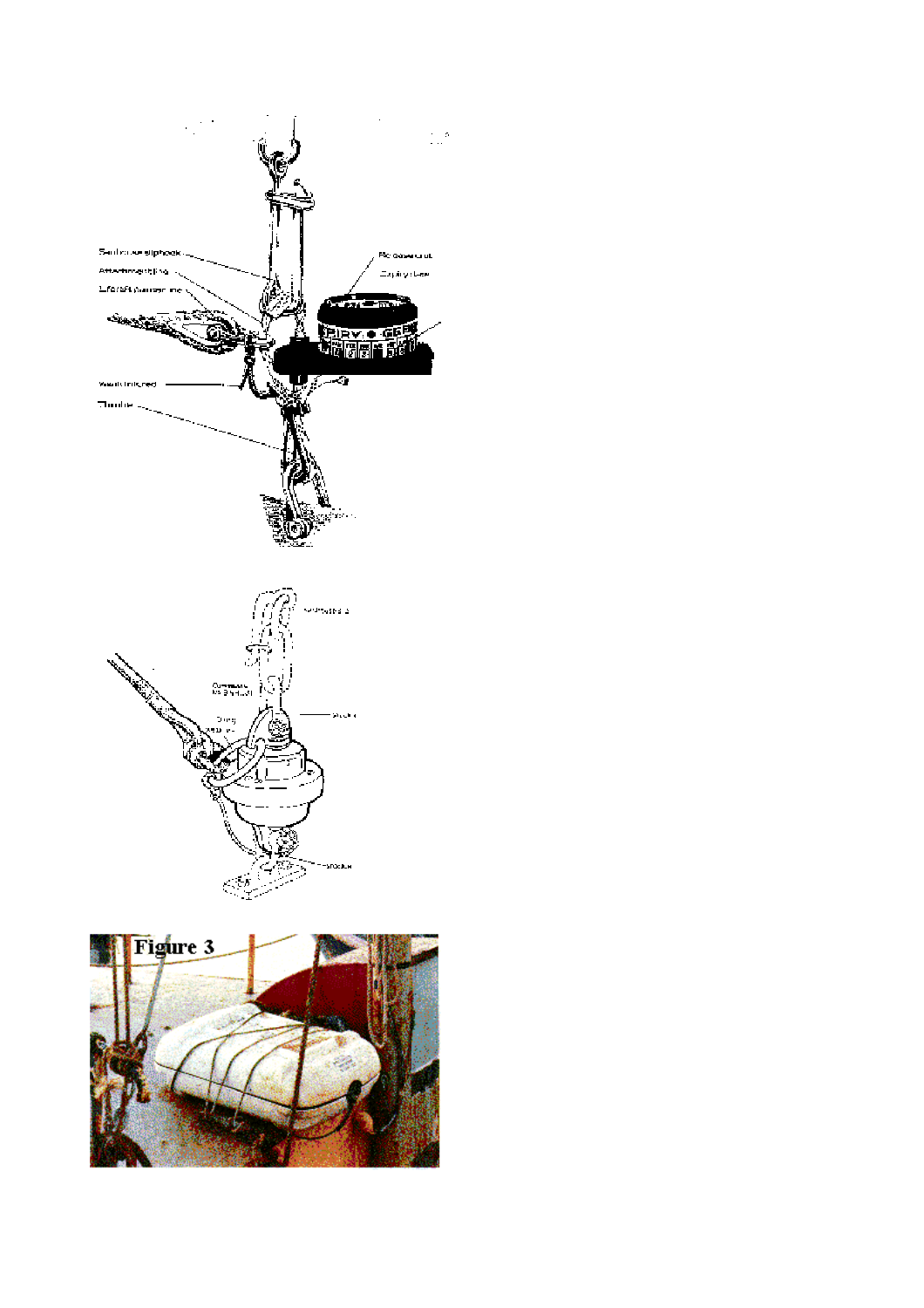Advice on the stowage of liferafts is contained in Merchant ShippingNotice No M.1400.

An independent sighting of 23 inflatable liferaft containers,on various types of small vessels, revealed that only two containerswere correctly installed. Some of the more common errors of installationare shown in Figures 4, 5 and 6.





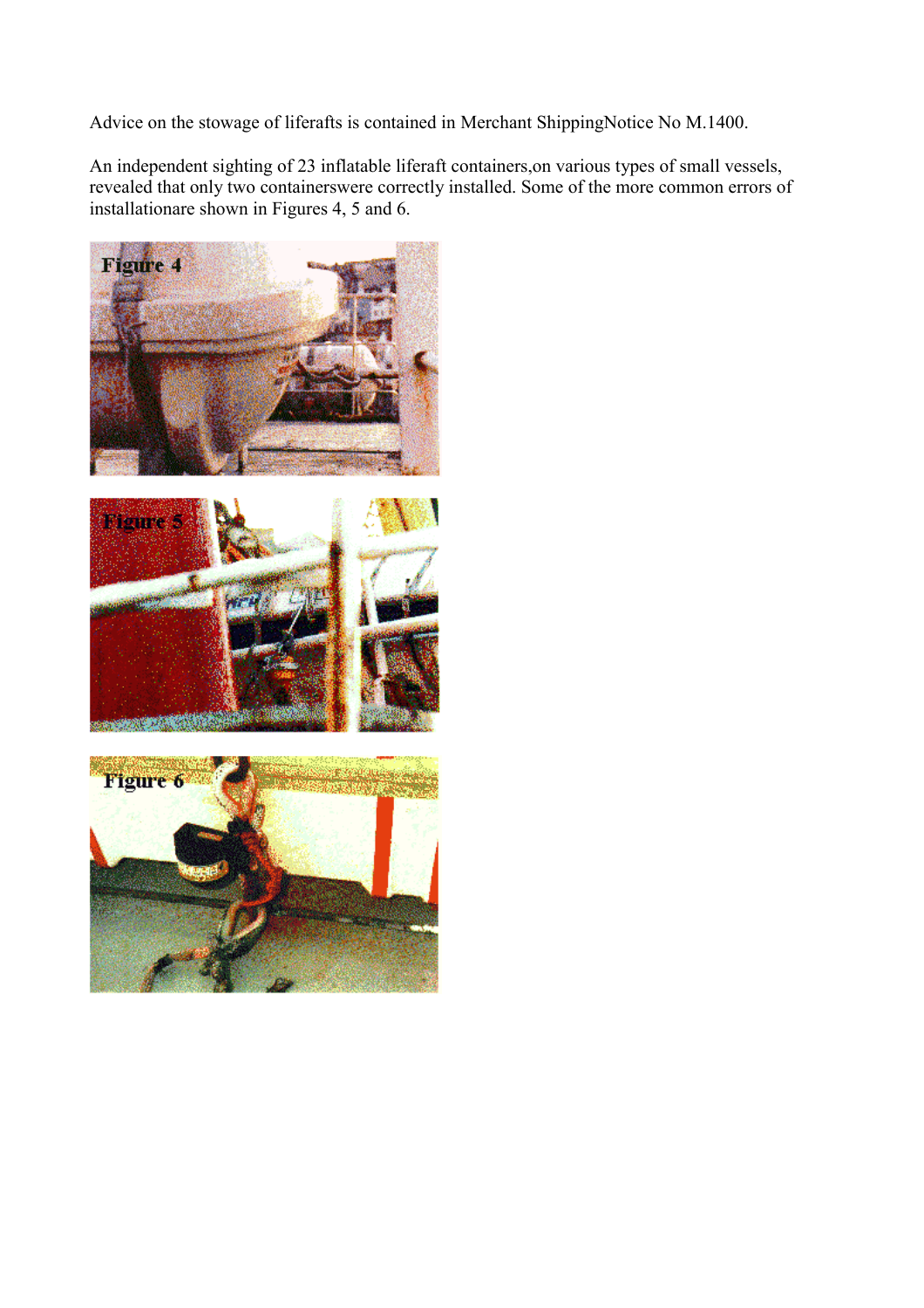# <span id="page-28-0"></span>**18. ANOTHER WOODEN FISHING VESSEL LOST THROUGH FLOODING**

#### **Narrative**

A single-decked wooden fishing vessel of 24 metres registeredlength was engaged in pair trawling. The trawl gear snagged andboth vessels turned into the weather and commenced hauling inan attempt to clear the obstruction. During the hauling operation,a flexible rubber section of hydraulic pipe ruptured in the wheelhouse.The hydraulic oil supply was isolated in the engine room and thesection of pipe was then replaced, a job which took about 20 minutes.Towards the end of the repair, the engine room bilge alarm soundedbriefly.

Upon completion of the repair the engineer returned to the engineroom in order to restore the hydraulic oil supply and discoveredthat the engine room was flooding. Both of the electrically poweredbilge pumps on board were started and the Skipper requested additionalpumps by radio. However, the prevailing adverse weather conditionsprevented additional pumps from being safely transferred to thevessel by sea or by air. The bilge pumps on board were unableto cope with the rate of flooding. The crew abandoned the vesselinto inflatable liferafts and were air-lifted to safety by helicopter.The vessel was taken into tow but sank before reaching port.

# **Observations**

- 1. The vessel was 17 years old and had not been formally surveyedfor 3 years.
- 2. The wind was force 5 6, which caused the vessel to rollheavily.
- 3. The consequent surge of floodwater in the bilge caused theengine room plates, which were not secured in position, to moveand so render the seacocks inaccessible.
- 4. The ability of the bilge pumps to stem the rate of floodingbecame impaired as the bilge suction strainers became choked withsmall pieces of debris which had been allowed to accumulate inthe engine room bilge.
- 5. A maximum rate of bilge pumping was not achieved because thesea suction valves were not completely shut and no use was madeof the manual pumps provided on board the vessel.

- 1. The source of flooding was not positively identified althoughit was probably caused by the failure of the stern tube glandor the hull, a seacock or an associated pipe in way of the engineroom bilge.
- 2. Appropriate advice aimed at preventing danger to life andlosses of fishing vessels through flooding is provided in MerchantShipping Notice No M.1327 and the "Recommended Code of Safetyfor Fishermen". It is apparent that such advice was not fullyheeded.
- 3. A lack of clear deck space, combined with the motion of thevessel in the prevailing adverse weather conditions, preventedadditional pumps from being lowered to the vessel by helicopter.In this regard, it would be prudent for vessels of similar ageand construction to carry a portable diesel pump for emergencyuse.